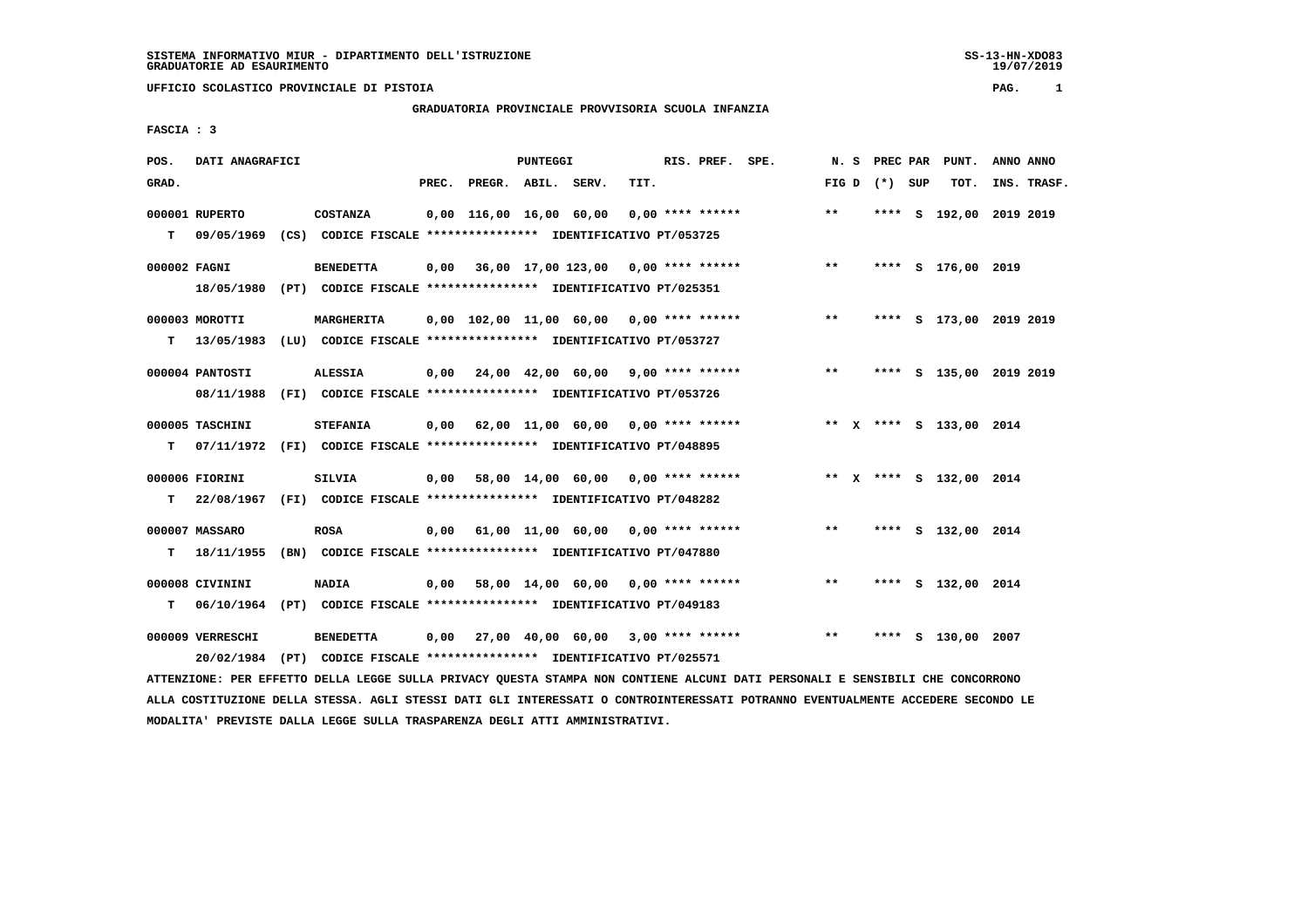### **GRADUATORIA PROVINCIALE PROVVISORIA SCUOLA INFANZIA**

 $19/07/2019$ 

 **FASCIA : 3**

| POS.         | DATI ANAGRAFICI  |                                                                          |       |                    | PUNTEGGI          |                                                         |      | RIS. PREF. SPE.    | N.S               |      | PREC PAR PUNT.          | ANNO ANNO |             |
|--------------|------------------|--------------------------------------------------------------------------|-------|--------------------|-------------------|---------------------------------------------------------|------|--------------------|-------------------|------|-------------------------|-----------|-------------|
| GRAD.        |                  |                                                                          | PREC. | PREGR. ABIL. SERV. |                   |                                                         | TIT. |                    | FIG $D$ $(*)$ SUP |      | TOT.                    |           | INS. TRASF. |
|              | 000010 SANTORO   | <b>GIOVANNA</b>                                                          | 0,00  |                    | 56,00 14,00 60,00 |                                                         |      | $0.00$ **** ****** | $***$             |      | **** S 130,00 2014      |           |             |
| т            | 28/01/1973       | (KR) CODICE FISCALE **************** IDENTIFICATIVO PT/048280            |       |                    |                   |                                                         |      |                    |                   |      |                         |           |             |
|              | 000011 PRATESI   | <b>STEFANIA</b>                                                          | 0,00  |                    |                   | 54,00 12,00 60,00 0,00 **** ******                      |      |                    | $***$             |      | **** S 126,00 2002      |           |             |
|              | 01/10/1973       | (PO) CODICE FISCALE **************** IDENTIFICATIVO PT/022916            |       |                    |                   |                                                         |      |                    |                   |      |                         |           |             |
|              | 000012 BARTOLINI | <b>ALESSANDRA</b>                                                        |       |                    |                   | $0.00$ $24.00$ $42.00$ $60.00$ $0.00$ $***$ **** ****** |      |                    | $**$              |      | **** S 126,00 2007      |           |             |
|              | 31/07/1986       | (PT) CODICE FISCALE **************** IDENTIFICATIVO PT/025285            |       |                    |                   |                                                         |      |                    |                   |      |                         |           |             |
|              | 000013 LOMBARDI  | <b>FRANCESCA</b>                                                         | 0.00  | 66,00              |                   | 0,00 60,00 0,00 **** ******                             |      |                    | $**$              |      | **** S 126,00 2014      |           |             |
| т            | 27/12/1979       | (FI) CODICE FISCALE *************** IDENTIFICATIVO PT/049685             |       |                    |                   |                                                         |      |                    |                   |      |                         |           |             |
|              | 000014 CESARANO  | <b>EUTALIA</b>                                                           |       |                    |                   | $0,00$ $42,00$ $13,00$ $60,00$ $0,00$ $***$ **** ****** |      |                    | $***$             |      | **** S 115,00 2019 2019 |           |             |
| т            | 10/01/1963       | (NA) CODICE FISCALE **************** IDENTIFICATIVO PT/053750            |       |                    |                   |                                                         |      |                    |                   |      |                         |           |             |
| 000015 MOFFA |                  | <b>GIOVANNA</b>                                                          | 0,00  |                    |                   | 48,00 15,00 48,00 0,00 **** ******                      |      |                    | $***$             |      | **** S 111,00 2014 2014 |           |             |
|              | 03/10/1977       | (BN) CODICE FISCALE **************** IDENTIFICATIVO PT/047403            |       |                    |                   |                                                         |      |                    |                   |      |                         |           |             |
|              | 000016 GUASTINI  | CRISTINA                                                                 | 0.00  | 48,00              |                   | $0.00 \t 60.00 \t 0.00$ **** ******                     |      |                    | $***$             |      | **** S 108,00 2014      |           |             |
| т            |                  | 11/11/1964 (PT) CODICE FISCALE **************** IDENTIFICATIVO PT/049063 |       |                    |                   |                                                         |      |                    |                   |      |                         |           |             |
|              | 000017 TAMBASCO  | <b>ENZA</b>                                                              | 0.00  |                    |                   | 50,00 15,00 34,00 7,00 **** ******                      |      |                    | $**$              | **** | S 106,00 2019 2019      |           |             |
|              |                  | 28/05/1973 (SA) CODICE FISCALE *************** IDENTIFICATIVO PT/053724  |       |                    |                   |                                                         |      |                    |                   |      |                         |           |             |
|              | 000018 POLITO    | ANNA                                                                     |       |                    |                   | $0,00$ $32,00$ $12,00$ $60,00$ $0.00$ $***$ **** ****** |      |                    | $***$             | **** | S 104,00 2014           |           |             |
| т            |                  | 07/11/1969 (RM) CODICE FISCALE *************** IDENTIFICATIVO PT/049412  |       |                    |                   |                                                         |      |                    |                   |      |                         |           |             |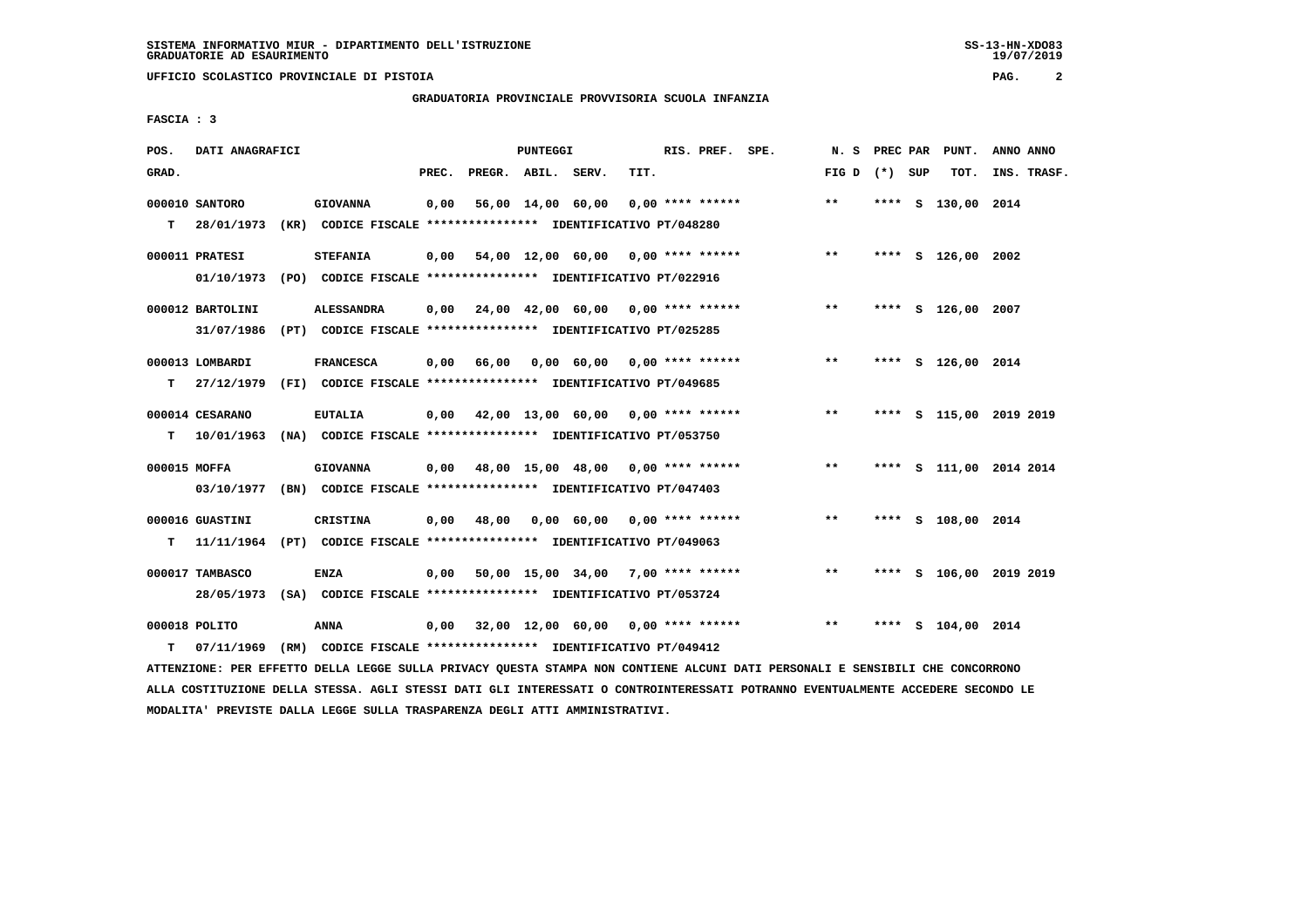### **GRADUATORIA PROVINCIALE PROVVISORIA SCUOLA INFANZIA**

 **FASCIA : 3**

| POS.              | DATI ANAGRAFICI  |                                                                                      |       |                    | PUNTEGGI |                                                         |      | RIS. PREF. SPE.    |       |                 | N. S PREC PAR PUNT.     | ANNO ANNO |                  |
|-------------------|------------------|--------------------------------------------------------------------------------------|-------|--------------------|----------|---------------------------------------------------------|------|--------------------|-------|-----------------|-------------------------|-----------|------------------|
| GRAD.             |                  |                                                                                      | PREC. | PREGR. ABIL. SERV. |          |                                                         | TIT. |                    |       | FIG D $(*)$ SUP |                         |           | TOT. INS. TRASF. |
| 000019 MACIS      |                  | <b>GIOVANNA</b>                                                                      | 0,00  |                    |          | 46,00 12,00 42,00                                       |      | $3,00$ **** ****** |       |                 | ** X **** S 103,00 2014 |           |                  |
| т                 | 01/09/1967       | (CA) CODICE FISCALE **************** IDENTIFICATIVO PT/048615                        |       |                    |          |                                                         |      |                    |       |                 |                         |           |                  |
|                   | 000020 MORESCHI  | <b>BARBARA</b>                                                                       |       |                    |          | 0,00 36,00 14,00 48,00 3,00 **** ******                 |      |                    | $***$ |                 | **** S 101,00 2014      |           |                  |
| T.                |                  | 07/07/1982 (PT) CODICE FISCALE *************** IDENTIFICATIVO PT/049154              |       |                    |          |                                                         |      |                    |       |                 |                         |           |                  |
|                   | 000021 MECONI    | MARIA ZITA                                                                           |       | $0.00$ 57.00       |          | $0.00 \quad 42.00 \quad 0.00 \quad *** \quad ***$       |      |                    |       | ** x ****       | 99,00 2014              |           |                  |
|                   |                  | T 29/04/1982 (LU) CODICE FISCALE *************** IDENTIFICATIVO PT/048147            |       |                    |          |                                                         |      |                    |       |                 |                         |           |                  |
|                   | 000022 ROMANI    | <b>SANDRA</b>                                                                        |       |                    |          | $0,00$ $24,00$ $13,00$ $60,00$ $0,00$ $***$ **** ****** |      |                    | $***$ | $***$ S         | 97,00 2014              |           |                  |
| т                 |                  | 04/06/1958 (PT) CODICE FISCALE **************** IDENTIFICATIVO PT/047678             |       |                    |          |                                                         |      |                    |       |                 |                         |           |                  |
|                   | 000023 CIANNI    | LOREDANA                                                                             |       |                    |          | $0.00$ 14.00 15.00 58.00 9.00 **** ******               |      |                    |       | ** x **** S     | 96,00 2019 2019         |           |                  |
|                   |                  | 20/03/1969 (CS) CODICE FISCALE *************** IDENTIFICATIVO PT/053751              |       |                    |          |                                                         |      |                    |       |                 |                         |           |                  |
|                   | 000024 VALERIANO | MARIA                                                                                |       | $0,00$ 58,00       |          | $0.00$ 36.00 0.00 **** ******                           |      |                    | $***$ | **** S          | 94,00 2014              |           |                  |
| т                 | 06/11/1973       | (CZ) CODICE FISCALE **************** IDENTIFICATIVO PT/049271                        |       |                    |          |                                                         |      |                    |       |                 |                         |           |                  |
|                   | 000025 FERRETTI  | <b>BENEDETTA</b>                                                                     | 0,00  |                    |          | 40,00 12,00 42,00 0,00 **** ******                      |      |                    |       | ** $X$ ****     | 94,00 2014              |           |                  |
| т                 | 23/06/1981       | (PT) CODICE FISCALE **************** IDENTIFICATIVO PT/048744                        |       |                    |          |                                                         |      |                    |       |                 |                         |           |                  |
|                   |                  |                                                                                      |       |                    |          |                                                         |      |                    |       |                 |                         |           |                  |
| 000026 LUCIA<br>т |                  | CARMELINA<br>14/07/1959 (SA) CODICE FISCALE *************** IDENTIFICATIVO PT/049275 |       |                    |          | $0.00$ 18.00 15.00 60.00 0.00 **** ******               |      |                    | $***$ | **** S          | 93,00 2014              |           |                  |
|                   |                  |                                                                                      |       |                    |          |                                                         |      |                    |       |                 |                         |           |                  |
|                   | 000027 PISCIOTTA | <b>GENOVEFFA</b>                                                                     |       |                    |          | $0,00$ 20,00 13,00 54,00 0,00 **** ******               |      |                    | $**$  | **** S          | 87,00 2014              |           |                  |
| т                 | 05/05/1975       | (NA) CODICE FISCALE *************** IDENTIFICATIVO PT/049715                         |       |                    |          |                                                         |      |                    |       |                 |                         |           |                  |

 **ATTENZIONE: PER EFFETTO DELLA LEGGE SULLA PRIVACY QUESTA STAMPA NON CONTIENE ALCUNI DATI PERSONALI E SENSIBILI CHE CONCORRONO ALLA COSTITUZIONE DELLA STESSA. AGLI STESSI DATI GLI INTERESSATI O CONTROINTERESSATI POTRANNO EVENTUALMENTE ACCEDERE SECONDO LE MODALITA' PREVISTE DALLA LEGGE SULLA TRASPARENZA DEGLI ATTI AMMINISTRATIVI.**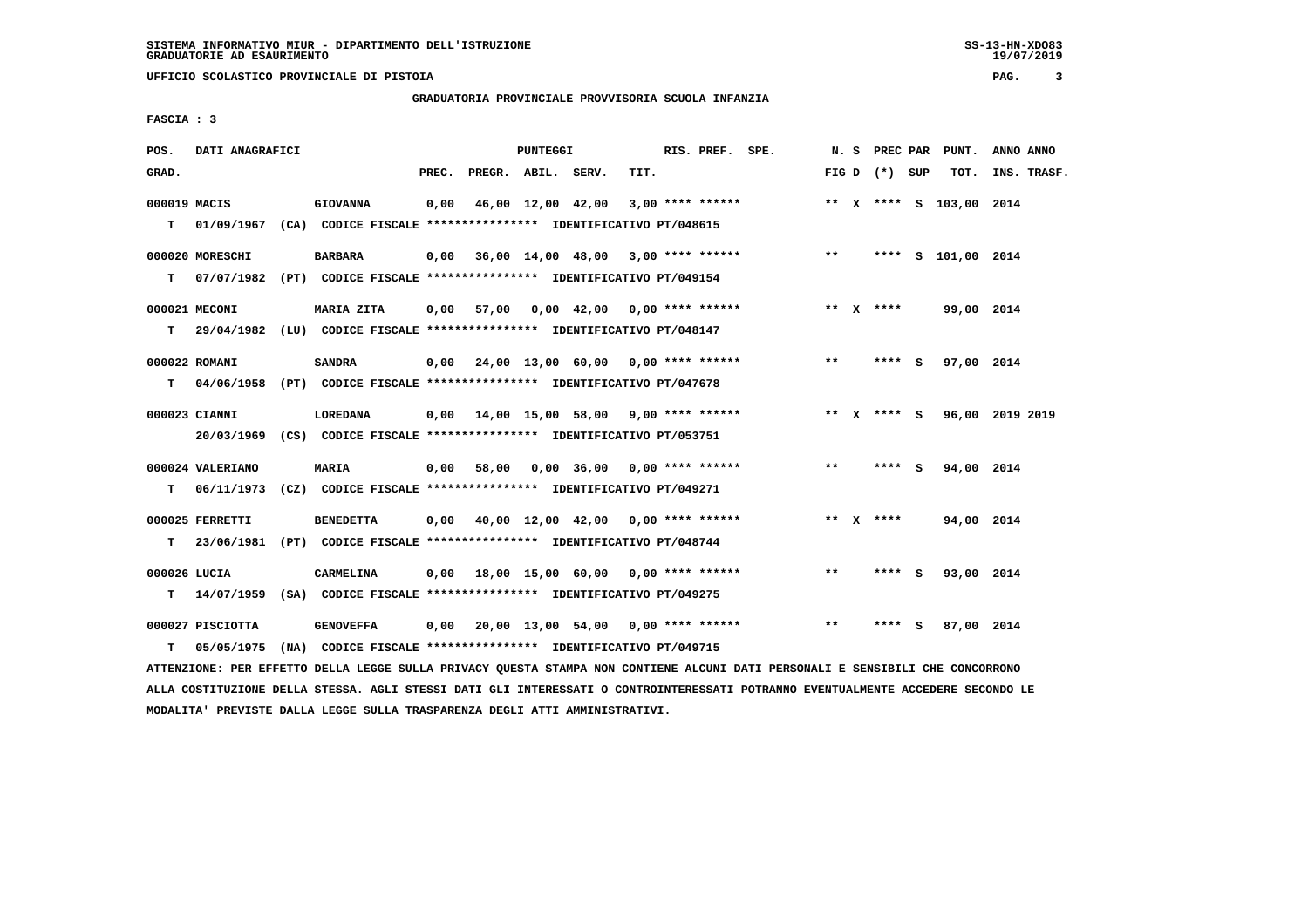### **GRADUATORIA PROVINCIALE PROVVISORIA SCUOLA INFANZIA**

 $19/07/2019$ 

| <b>FASCIA:</b> | 3 |
|----------------|---|
|                |   |

| POS.        | DATI ANAGRAFICI  |                                                                          |       |                    | PUNTEGGI |                                                         |      | RIS. PREF. SPE.    | N. S            | PREC PAR |     | PUNT.           | ANNO ANNO |             |
|-------------|------------------|--------------------------------------------------------------------------|-------|--------------------|----------|---------------------------------------------------------|------|--------------------|-----------------|----------|-----|-----------------|-----------|-------------|
| GRAD.       |                  |                                                                          | PREC. | PREGR. ABIL. SERV. |          |                                                         | TIT. |                    | FIG D $(*)$ SUP |          |     | TOT.            |           | INS. TRASF. |
|             | 000028 DI MAIO   | <b>ANGELA</b>                                                            | 0,00  |                    |          | 12,00 15,00 52,00                                       |      | $0,00$ **** ****** | $***$           | **** S   |     | 79,00 2014      |           |             |
| T.          |                  | 28/03/1979 (FI) CODICE FISCALE **************** IDENTIFICATIVO PT/048783 |       |                    |          |                                                         |      |                    |                 |          |     |                 |           |             |
|             | 000029 CANTARO   | <b>MARIA ILENIA</b>                                                      | 0,00  |                    |          | 11,00 11,00 53,00 3,00 **** ******                      |      |                    | $***$           | **** S   |     | 78,00 2019 2019 |           |             |
|             | 11/03/1983       | (CL) CODICE FISCALE **************** IDENTIFICATIVO PT/053718            |       |                    |          |                                                         |      |                    |                 |          |     |                 |           |             |
|             | 000030 LO PRESTI | <b>ELENA</b>                                                             | 0,00  | 28,00              |          | $0,00$ 48,00 0,00 **** ******                           |      |                    | $***$           | **** S   |     | 76,00 2014      |           |             |
| T.          |                  | 24/05/1974 (FI) CODICE FISCALE **************** IDENTIFICATIVO PT/048119 |       |                    |          |                                                         |      |                    |                 |          |     |                 |           |             |
|             | 000031 BRUNETTI  | <b>ARIANNA</b>                                                           | 0,00  |                    |          | 6,00 12,00 54,00 0,00 **** ******                       |      |                    | $***$           | $***$ S  |     | 72,00 2014      |           |             |
| т           | 28/09/1980       | (PT) CODICE FISCALE **************** IDENTIFICATIVO PT/047627            |       |                    |          |                                                         |      |                    |                 |          |     |                 |           |             |
| 000032 TELA |                  | <b>ILARIA</b>                                                            |       |                    |          | $0,00$ $24,00$ $11,00$ $36,00$ $0,00$ $***$ **** ****** |      |                    | $***$           | **** S   |     | 71,00 2014      |           |             |
| т           | 12/07/1978       | (PT) CODICE FISCALE *************** IDENTIFICATIVO PT/049581             |       |                    |          |                                                         |      |                    |                 |          |     |                 |           |             |
|             | 000033 CORCETTO  | <b>NADIA</b>                                                             | 0,00  |                    |          | 10,00 12,00 47,00 0,00 **** ******                      |      |                    | $***$           | **** S   |     | 69,00 2014      |           |             |
| т           | 10/04/1981       | (PT) CODICE FISCALE **************** IDENTIFICATIVO PT/049642            |       |                    |          |                                                         |      |                    |                 |          |     |                 |           |             |
|             | 000034 IOZZELLI  | SARA                                                                     |       |                    |          | $0,00$ 12,00 13,00 41,00 0,00 **** ******               |      |                    | $* *$           | **** S   |     | 66,00 2014      |           |             |
| т           | 22/07/1975       | (PT) CODICE FISCALE **************** IDENTIFICATIVO PT/048831            |       |                    |          |                                                         |      |                    |                 |          |     |                 |           |             |
|             |                  |                                                                          |       |                    |          |                                                         |      |                    |                 |          |     |                 |           |             |
|             | 000035 MORELLI   | LAURA                                                                    | 0,00  |                    |          | $6,00$ 12,00 48,00 0,00 **** ******                     |      |                    | $* *$           | **** S   |     | 66,00 2014      |           |             |
| т           |                  | 15/08/1964 (PT) CODICE FISCALE *************** IDENTIFICATIVO PT/048061  |       |                    |          |                                                         |      |                    |                 |          |     |                 |           |             |
|             | 000036 FIORENZA  | <b>MONICA</b>                                                            |       |                    |          | $0,00$ 13,00 11,00 36,00 3,00 **** ******               |      |                    | **              | ****     | - S | 63,00 2014      |           |             |
| т           |                  | 07/05/1974 (PT) CODICE FISCALE *************** IDENTIFICATIVO PT/047789  |       |                    |          |                                                         |      |                    |                 |          |     |                 |           |             |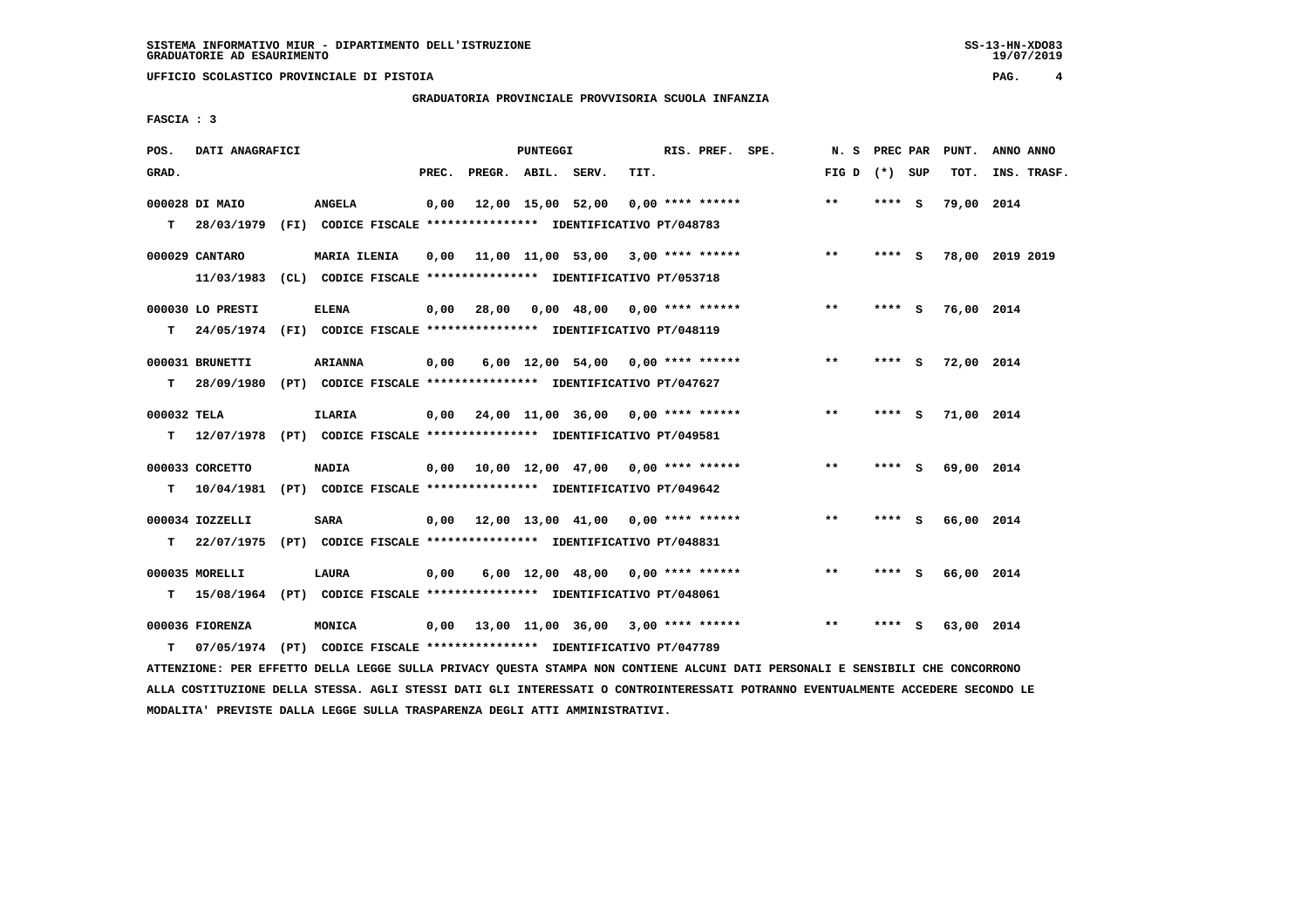### **GRADUATORIA PROVINCIALE PROVVISORIA SCUOLA INFANZIA**

 $19/07/2019$ 

 **FASCIA : 3**

| POS.  | DATI ANAGRAFICI   |                                                                                                                                                                                                |      |                          | PUNTEGGI |                                           |      | RIS. PREF. SPE. |  |                 |        | N. S PREC PAR PUNT. | ANNO ANNO       |  |
|-------|-------------------|------------------------------------------------------------------------------------------------------------------------------------------------------------------------------------------------|------|--------------------------|----------|-------------------------------------------|------|-----------------|--|-----------------|--------|---------------------|-----------------|--|
| GRAD. |                   |                                                                                                                                                                                                |      | PREC. PREGR. ABIL. SERV. |          |                                           | TIT. |                 |  | FIG D $(*)$ SUP |        | TOT.                | INS. TRASF.     |  |
|       | 000037 SALZANO    | <b>VIRGINIA</b>                                                                                                                                                                                | 0,00 |                          |          | 4,00 14,00 45,00 0,00 **** ******         |      |                 |  | $* *$           | **** S | 63,00 2014          |                 |  |
|       | $T = 15/07/1982$  | (PT) CODICE FISCALE **************** IDENTIFICATIVO PT/048968                                                                                                                                  |      |                          |          |                                           |      |                 |  |                 |        |                     |                 |  |
|       |                   |                                                                                                                                                                                                |      |                          |          |                                           |      |                 |  |                 |        |                     |                 |  |
|       | 000038 STIGNANI   | LINDA                                                                                                                                                                                          | 0,00 |                          |          | $0,00$ 12,00 48,00 0,00 **** ******       |      |                 |  | $***$           | **** S | 60,00 2014          |                 |  |
| т     | 01/10/1980        | (PT) CODICE FISCALE **************** IDENTIFICATIVO PT/048271                                                                                                                                  |      |                          |          |                                           |      |                 |  |                 |        |                     |                 |  |
|       | 000039 PAGANELLI  | <b>SARA</b>                                                                                                                                                                                    | 0,00 |                          |          | $2,00$ 14,00 44,00 0,00 **** ******       |      |                 |  | $***$           | **** S | 60,00 2014          |                 |  |
| T.    | 22/01/1969        | (PT) CODICE FISCALE **************** IDENTIFICATIVO PT/047567                                                                                                                                  |      |                          |          |                                           |      |                 |  |                 |        |                     |                 |  |
|       | 000040 FALCONE    | PATRIZIA                                                                                                                                                                                       | 0,00 |                          |          | $0,00$ 17,00 42,00 0,00 **** ******       |      |                 |  | $***$           | **** S | 59,00 2007          |                 |  |
|       |                   | 24/11/1965 (AG) CODICE FISCALE *************** IDENTIFICATIVO PT/049975                                                                                                                        |      |                          |          |                                           |      |                 |  |                 |        |                     |                 |  |
|       |                   |                                                                                                                                                                                                |      |                          |          |                                           |      |                 |  |                 |        |                     |                 |  |
|       | 000041 GRILLO     | <b>VITTORIA</b>                                                                                                                                                                                |      |                          |          | $0,00$ 15,00 0,00 44,00 0,00 **** ******  |      |                 |  | $***$           | **** S | 59,00 2014          |                 |  |
| т     |                   | 01/05/1976 (NA) CODICE FISCALE *************** IDENTIFICATIVO PT/048726                                                                                                                        |      |                          |          |                                           |      |                 |  |                 |        |                     |                 |  |
|       | 000042 MOLLICA    | MICHELINA                                                                                                                                                                                      | 0.00 |                          |          | 10,00 11,00 38,00 0,00 **** ******        |      |                 |  | **              | **** S | 59,00 2014          |                 |  |
| T.    |                   | 06/03/1972 (NA) CODICE FISCALE **************** IDENTIFICATIVO PT/048195                                                                                                                       |      |                          |          |                                           |      |                 |  |                 |        |                     |                 |  |
|       |                   |                                                                                                                                                                                                |      |                          |          |                                           |      |                 |  |                 |        |                     |                 |  |
|       | 000043 MARIGLIANO | ANNA                                                                                                                                                                                           | 0,00 |                          |          | $6,00$ 15,00 36,00 0,00 **** ******       |      |                 |  | $***$           | **** S |                     | 57,00 2019 2019 |  |
|       | 01/01/1967        | (NA) CODICE FISCALE **************** IDENTIFICATIVO PT/053730                                                                                                                                  |      |                          |          |                                           |      |                 |  |                 |        |                     |                 |  |
|       | 000044 TIGNANELLI | <b>ANGELICA</b>                                                                                                                                                                                |      |                          |          | $0,00$ 27,00 13,00 14,00 0,00 **** ****** |      |                 |  | $***$           | **** S |                     | 54,00 2019 2019 |  |
|       |                   | 31/10/1963 (CS) CODICE FISCALE *************** IDENTIFICATIVO PT/053722                                                                                                                        |      |                          |          |                                           |      |                 |  |                 |        |                     |                 |  |
|       | 000045 BIONDI     | VALENTINA                                                                                                                                                                                      |      |                          |          | 2,00 14,00 36,00 0,00 **** ******         |      |                 |  | ** x **** S     |        | 52,00 2014          |                 |  |
|       |                   |                                                                                                                                                                                                | 0,00 |                          |          |                                           |      |                 |  |                 |        |                     |                 |  |
|       |                   |                                                                                                                                                                                                |      |                          |          |                                           |      |                 |  |                 |        |                     |                 |  |
| т     | 19/10/1980        | (FI) CODICE FISCALE **************** IDENTIFICATIVO PT/049948<br>ATTENZIONE: PER EFFETTO DELLA LEGGE SULLA PRIVACY QUESTA STAMPA NON CONTIENE ALCUNI DATI PERSONALI E SENSIBILI CHE CONCORRONO |      |                          |          |                                           |      |                 |  |                 |        |                     |                 |  |

 **ALLA COSTITUZIONE DELLA STESSA. AGLI STESSI DATI GLI INTERESSATI O CONTROINTERESSATI POTRANNO EVENTUALMENTE ACCEDERE SECONDO LE MODALITA' PREVISTE DALLA LEGGE SULLA TRASPARENZA DEGLI ATTI AMMINISTRATIVI.**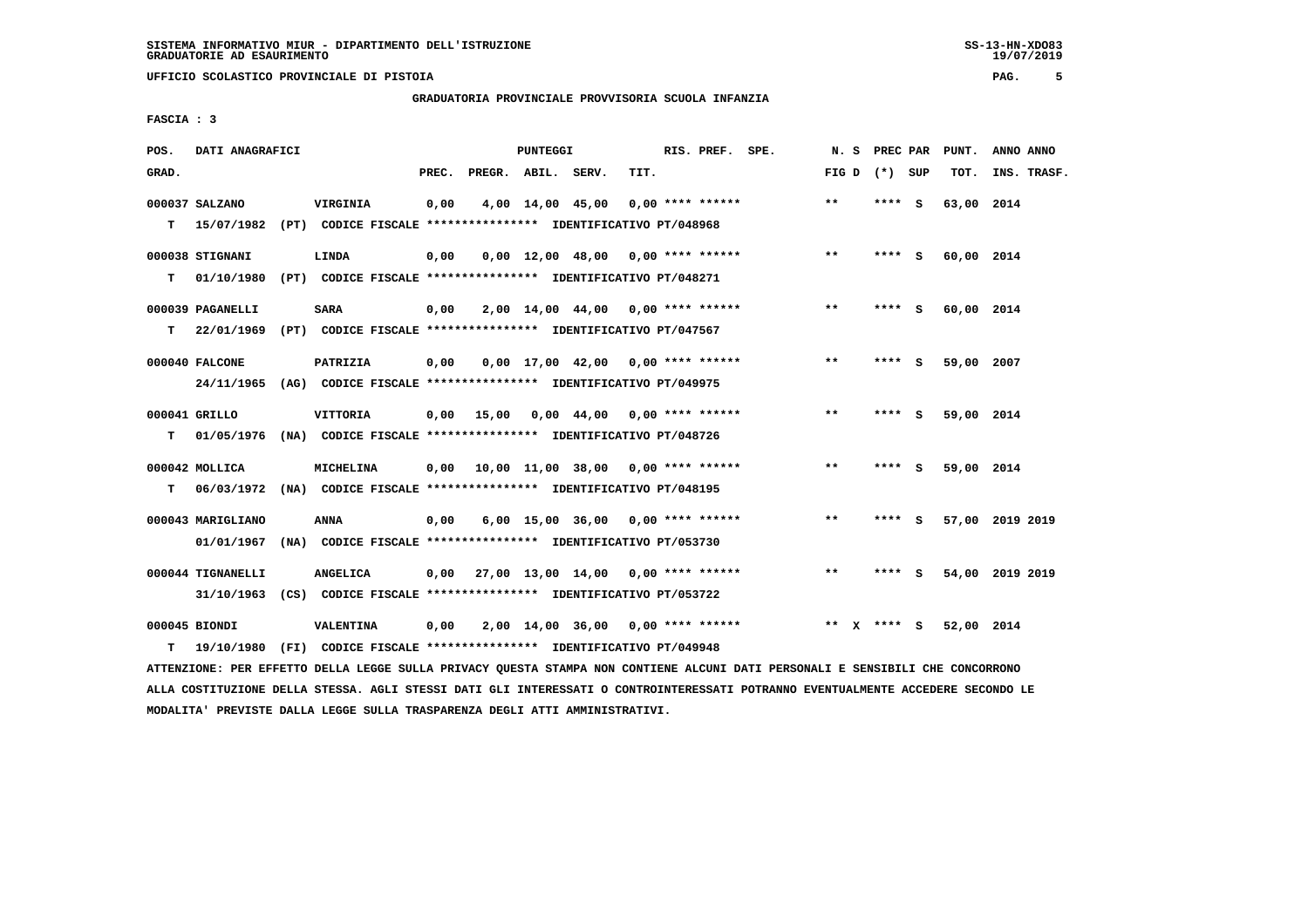**UFFICIO SCOLASTICO PROVINCIALE DI PISTOIA PAG. 6**

#### **GRADUATORIA PROVINCIALE PROVVISORIA SCUOLA INFANZIA**

 **FASCIA : 3**

| POS.  | DATI ANAGRAFICI                                                                                            |                |       |                    | PUNTEGGI |                                                                                                      |      | RIS. PREF. SPE.           |                                     | N.S   |        | PREC PAR | PUNT.           | ANNO ANNO |             |
|-------|------------------------------------------------------------------------------------------------------------|----------------|-------|--------------------|----------|------------------------------------------------------------------------------------------------------|------|---------------------------|-------------------------------------|-------|--------|----------|-----------------|-----------|-------------|
| GRAD. |                                                                                                            |                | PREC. | PREGR. ABIL. SERV. |          |                                                                                                      | TIT. |                           |                                     | FIG D |        | (*) SUP  | TOT.            |           | INS. TRASF. |
|       | 000046 POLVERINO<br>27/12/1967                                                                             | <b>ASSUNTA</b> | 0,00  |                    |          | $0,00$ 15,00 36,00<br>(NA) CODICE FISCALE **************** IDENTIFICATIVO PT/053737                  |      | $0.00$ **** ******        |                                     | $***$ | ****   | - S      | 51,00 2019 2019 |           |             |
| т     | 000047 BAGNOLI<br>20/05/1968                                                                               | <b>SABRINA</b> | 0,00  |                    |          | $0.00$ 13.00 36.00 0.00 **** ******<br>(FI) CODICE FISCALE **************** IDENTIFICATIVO PT/048272 |      |                           |                                     | $**$  | **** S |          | 49,00 2014      |           |             |
|       | 000048 FILARDO<br>07/04/1972 (RC) CODICE FISCALE *************** IDENTIFICATIVO PT/020349                  | <b>ROBERTA</b> | 0,00  |                    |          | 8,00 15,00 24,00 0,00 **** ******                                                                    |      |                           |                                     | $* *$ | ****   | s        | 47,00 2000      |           |             |
| т     | 000049 CAPORALE<br>25/12/1974 (NA) CODICE FISCALE *************** IDENTIFICATIVO PT/053745                 | LAURA          | 0,00  |                    |          |                                                                                                      |      |                           | 6,00 12,00 24,00 0,00 **** ****** D | $* *$ | **** S |          | 42,00 2019 2019 |           |             |
| т     | 000050 J'AGOSTINO<br>08/07/1979                                                                            | <b>DANIELA</b> | 0,00  |                    |          | $0.00$ 12.00 26.00 0.00 **** ******<br>(FI) CODICE FISCALE **************** IDENTIFICATIVO PT/049186 |      |                           |                                     | $* *$ | ****   | <b>S</b> | 38,00 2014      |           |             |
|       | 000051 TRAMONTANO GUERR CLAUDIA<br>19/12/1979 (SA) CODICE FISCALE *************** IDENTIFICATIVO PT/053721 |                |       |                    |          | 0,00 12,00 15,00 10,00                                                                               |      | $0.00$ **** ******        |                                     | $* *$ | ****   | s.       | 37,00 2019 2019 |           |             |
|       | 000052 CLEMENTE<br>14/04/1971 (PA) CODICE FISCALE *************** IDENTIFICATIVO PT/053752                 | <b>TIZIANA</b> | 0,00  |                    |          | $0,00$ 16,00 16,00 3,00 **** ******                                                                  |      |                           |                                     | $***$ | ****   |          | 35,00 2019 2019 |           |             |
| т     | 000053 LANDINI<br>21/09/1983                                                                               | <b>ELISA</b>   | 0.00  | 34,00              | 0.00     | 0.00<br>(PT) CODICE FISCALE **************** IDENTIFICATIVO PT/048997                                |      | $0.00$ **** ******        |                                     | $* *$ | ****   | - S      | 34,00 2014      |           |             |
|       | 000054 MARTONE<br>11/11/1966                                                                               | MARIAPIA       | 0,00  | 19,00 13,00        |          | (NA) CODICE FISCALE **************** IDENTIFICATIVO PT/053731                                        |      | $0.00$ $0.00$ **** ****** |                                     | $* *$ | **** S |          | 32,00 2019 2019 |           |             |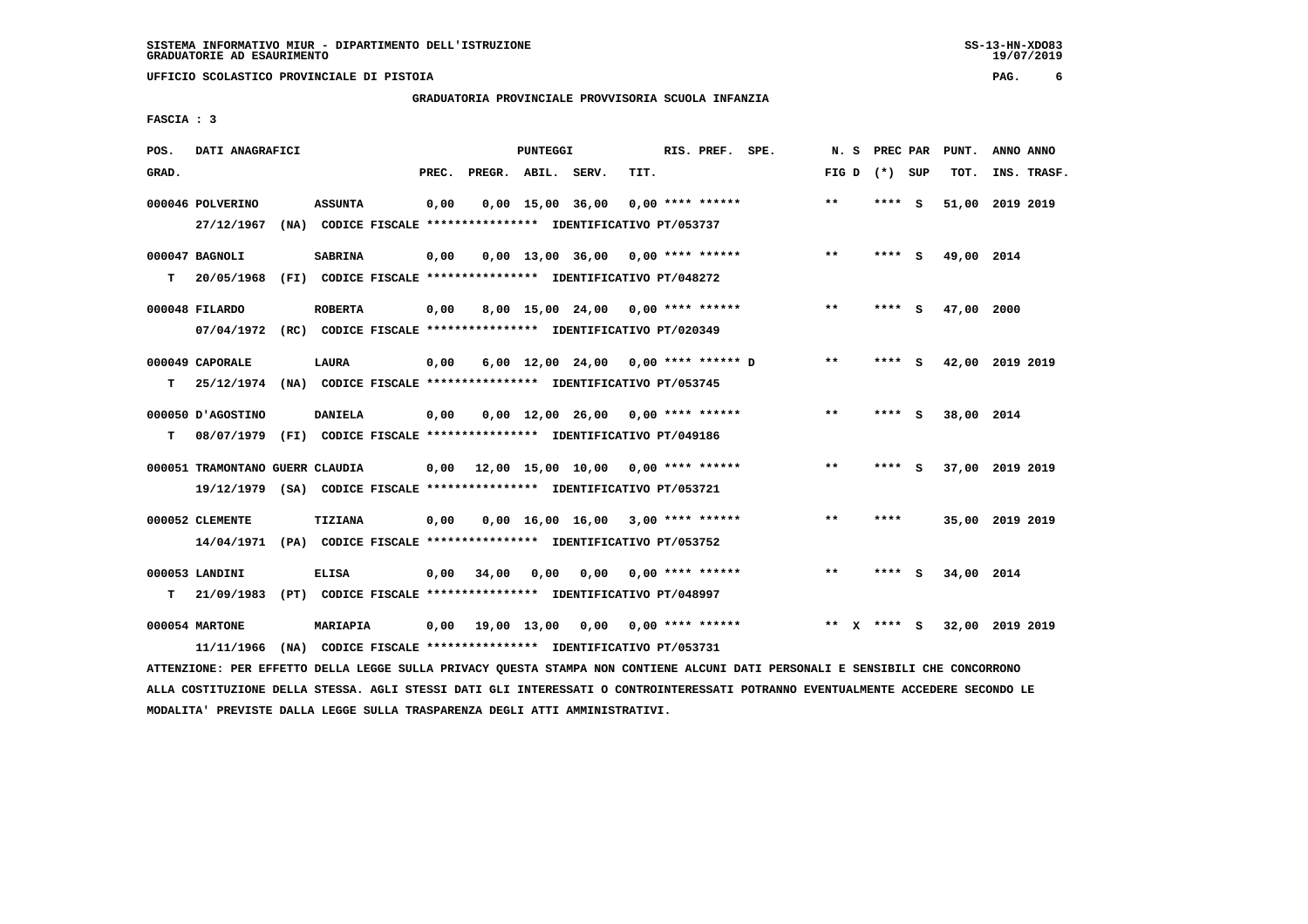### **GRADUATORIA PROVINCIALE PROVVISORIA SCUOLA INFANZIA**

 **FASCIA : 3**

| POS.         | DATI ANAGRAFICI    |                                                                          |       |                    | <b>PUNTEGGI</b> |                    |                                        | RIS. PREF. SPE. | N.S   |                 |     | PREC PAR PUNT. | ANNO ANNO       |
|--------------|--------------------|--------------------------------------------------------------------------|-------|--------------------|-----------------|--------------------|----------------------------------------|-----------------|-------|-----------------|-----|----------------|-----------------|
| GRAD.        |                    |                                                                          | PREC. | PREGR. ABIL. SERV. |                 |                    | TIT.                                   |                 |       | FIG D $(*)$ SUP |     | TOT.           | INS. TRASF.     |
|              | 000055 MALTAGLIATI | <b>MICHELA</b>                                                           | 0,00  |                    |                 | $0,00$ 13,00 18,00 | 0,00 **** ******                       |                 | $***$ | ****            | - S | 31,00 2014     |                 |
| т            |                    | 26/06/1970 (PT) CODICE FISCALE **************** IDENTIFICATIVO PT/048421 |       |                    |                 |                    |                                        |                 |       |                 |     |                |                 |
| 000056 NELLI |                    | LETIZIA                                                                  | 0,00  | 31,00              |                 |                    | $0,00$ $0,00$ $0,00$ $***$ **** ****** |                 | $***$ | **** S          |     | 31,00 2014     |                 |
| т            |                    | 11/04/1972 (PT) CODICE FISCALE *************** IDENTIFICATIVO PT/049282  |       |                    |                 |                    |                                        |                 |       |                 |     |                |                 |
|              | 000057 RITONDALE   | MARIANGELA                                                               | 0,00  |                    |                 |                    | $6,00$ 12,00 12,00 0,00 **** ******    |                 |       | ** x **** S     |     | 30,00 2014     |                 |
| т            | 24/04/1979         | (CS) CODICE FISCALE **************** IDENTIFICATIVO PT/048776            |       |                    |                 |                    |                                        |                 |       |                 |     |                |                 |
|              | 000058 PILATO      | CECILIA                                                                  | 0,00  |                    |                 |                    | $9.00$ 17,00 0.00 0.00 **** ******     |                 |       | ** x **** s     |     |                | 26,00 2019 2019 |
|              | 03/07/1970         | (RC) CODICE FISCALE **************** IDENTIFICATIVO PT/053738            |       |                    |                 |                    |                                        |                 |       |                 |     |                |                 |
|              | 000059 BISCEGLIA   | <b>RAFFAELLA</b>                                                         | 0,00  |                    |                 |                    | $6,00$ 12,00 0,00 6,00 **** ******     |                 | $***$ | **** S          |     |                | 24,00 2019 2019 |
| т            | 08/04/1982         | (SA) CODICE FISCALE **************** IDENTIFICATIVO PT/053735            |       |                    |                 |                    |                                        |                 |       |                 |     |                |                 |
|              | 000060 ALIPERTI    | <b>CONCETTA</b>                                                          | 0,00  |                    |                 |                    | $3,00$ 11,00 0,00 9,00 **** ******     |                 |       | ** x **** s     |     |                | 23,00 2019 2019 |
| T.           | 27/03/1980         | (NA) CODICE FISCALE **************** IDENTIFICATIVO PT/053746            |       |                    |                 |                    |                                        |                 |       |                 |     |                |                 |
|              | 000061 DAGATA      | <b>PIERASIMONA</b>                                                       | 0,00  |                    |                 |                    | 12,00 11,00 0,00 0,00 **** ******      |                 |       | ** x **** S     |     |                | 23,00 2019 2019 |
| т            | 19/04/1982         | (CT) CODICE FISCALE **************** IDENTIFICATIVO PT/053753            |       |                    |                 |                    |                                        |                 |       |                 |     |                |                 |
|              | 000062 TESSITORE   | MONICA                                                                   | 0,00  |                    |                 |                    | $7,00$ 16,00 0,00 0,00 **** ******     |                 | $***$ | **** S          |     |                | 23,00 2019 2019 |
|              |                    | 06/07/1979 (LT) CODICE FISCALE *************** IDENTIFICATIVO PT/053723  |       |                    |                 |                    |                                        |                 |       |                 |     |                |                 |
|              | 000063 BOTTIGLIERI | <b>ASSUNTA</b>                                                           | 0,00  |                    |                 |                    | $3,00$ 16,00 0,00 3,00 **** ******     |                 | $* *$ | **** S          |     | 22,00 2014     |                 |
| т            | 16/11/1982         | (CE) CODICE FISCALE **************** IDENTIFICATIVO PT/048230            |       |                    |                 |                    |                                        |                 |       |                 |     |                |                 |

 **ATTENZIONE: PER EFFETTO DELLA LEGGE SULLA PRIVACY QUESTA STAMPA NON CONTIENE ALCUNI DATI PERSONALI E SENSIBILI CHE CONCORRONO ALLA COSTITUZIONE DELLA STESSA. AGLI STESSI DATI GLI INTERESSATI O CONTROINTERESSATI POTRANNO EVENTUALMENTE ACCEDERE SECONDO LE MODALITA' PREVISTE DALLA LEGGE SULLA TRASPARENZA DEGLI ATTI AMMINISTRATIVI.**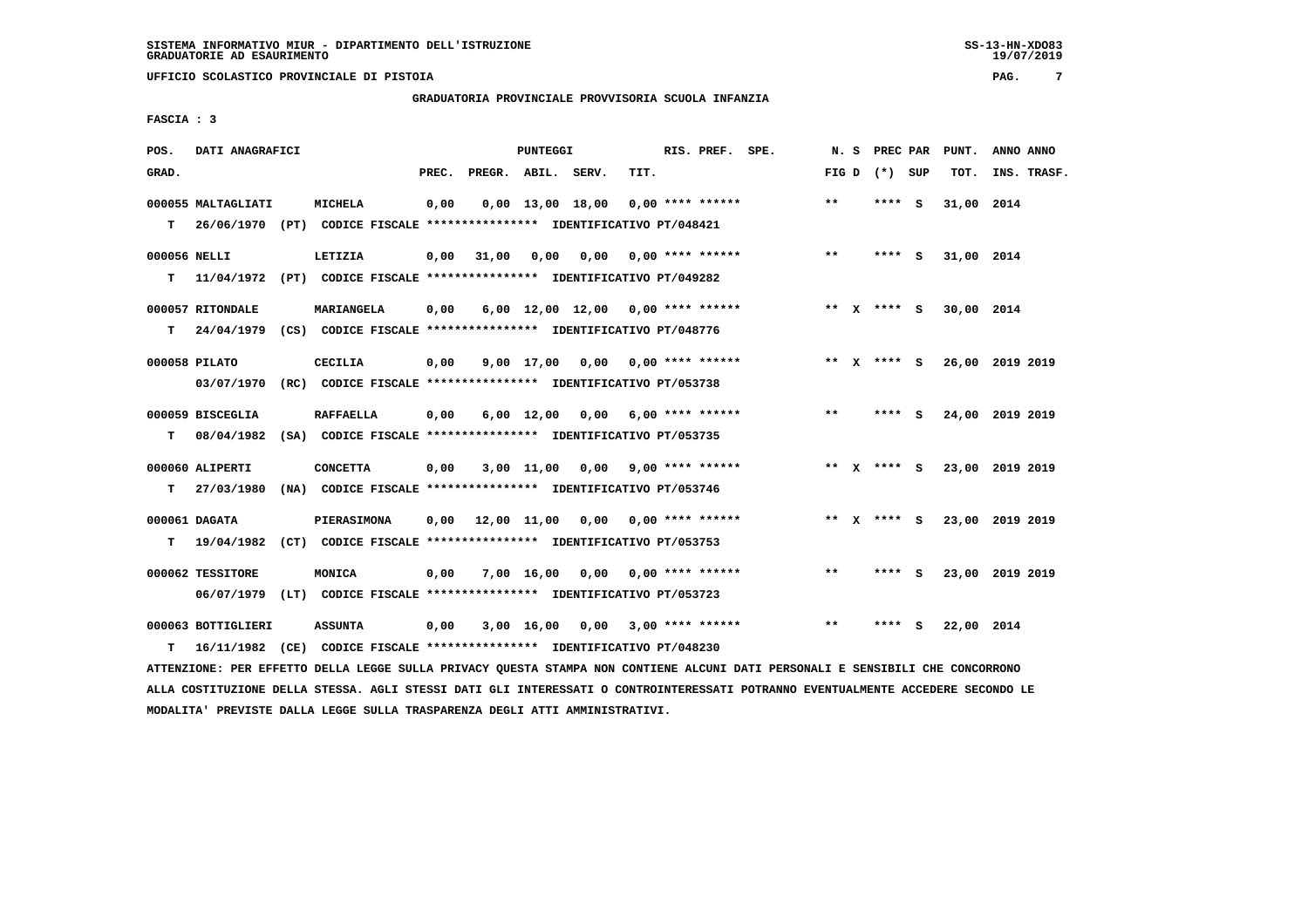**UFFICIO SCOLASTICO PROVINCIALE DI PISTOIA PAG. 8**

### **GRADUATORIA PROVINCIALE PROVVISORIA SCUOLA INFANZIA**

 **FASCIA : 3**

| POS.         | DATI ANAGRAFICI      |                                                                          |       |                    | PUNTEGGI           |                                    |      | RIS. PREF. SPE.         | N.S   | <b>PREC PAR</b> | PUNT.           | ANNO ANNO |             |
|--------------|----------------------|--------------------------------------------------------------------------|-------|--------------------|--------------------|------------------------------------|------|-------------------------|-------|-----------------|-----------------|-----------|-------------|
| GRAD.        |                      |                                                                          | PREC. | PREGR. ABIL. SERV. |                    |                                    | TIT. |                         |       | FIG D $(*)$ SUP | TOT.            |           | INS. TRASF. |
|              | 000064 DI FEO        | <b>GERARDINA</b>                                                         | 0,00  |                    | $0,00$ 15,00       | 4,00                               |      | $3,00$ **** ******      |       | ** x **** S     | 22,00           | 2019 2019 |             |
|              |                      | 13/07/1961 (SA) CODICE FISCALE *************** IDENTIFICATIVO PT/053757  |       |                    |                    |                                    |      |                         |       |                 |                 |           |             |
|              | 000065 CAMMILLI      | <b>MARTINA</b>                                                           | 0,00  |                    |                    | 3,00 18,00 0,00                    |      | $0.00$ **** ******      |       | ** x **** S     | 21,00 2019 2019 |           |             |
| т            | 17/10/1979           | (PT) CODICE FISCALE **************** IDENTIFICATIVO PT/053744            |       |                    |                    |                                    |      |                         |       |                 |                 |           |             |
|              | 000066 ALBANO        | <b>FLORA</b>                                                             | 0,00  |                    |                    | $0,00$ 15,00 6,00 0,00 **** ****** |      |                         | $***$ | **** S          | 21,00 2019 2019 |           |             |
|              |                      | 26/03/1966 (SA) CODICE FISCALE *************** IDENTIFICATIVO PT/053736  |       |                    |                    |                                    |      |                         |       |                 |                 |           |             |
|              | 000067 MAGLIACANE    | <b>CELESTINO</b>                                                         | 0,00  |                    | $0.00 \quad 12.00$ |                                    |      | $0.00$ 9.00 **** ****** | $* *$ | ****            | 21,00 2019 2019 |           |             |
| т            |                      | 12/07/1974 (AV) CODICE FISCALE **************** IDENTIFICATIVO PT/053732 |       |                    |                    |                                    |      |                         |       |                 |                 |           |             |
| 000068 CARTA |                      | MARGHERITA                                                               | 0,00  |                    |                    | 3,00 11,00 0,00 6,00 **** ******   |      |                         | **    | **** $S$        | 20,00 2014      |           |             |
| т            |                      | 20/01/1973 (OR) CODICE FISCALE **************** IDENTIFICATIVO PT/049195 |       |                    |                    |                                    |      |                         |       |                 |                 |           |             |
|              | 000069 SANTACATERINA | <b>AURORAGIUDITT</b>                                                     | 0.00  |                    |                    | $0,00$ 18,00 0,00 0,00 **** ****** |      |                         |       | ** $X$ **** S   | 18,00 2014      |           |             |
| т            |                      | 18/05/1981 (RC) CODICE FISCALE *************** IDENTIFICATIVO PT/050443  |       |                    |                    |                                    |      |                         |       |                 |                 |           |             |
|              |                      |                                                                          |       |                    |                    |                                    |      |                         |       |                 |                 |           |             |
|              | 000070 STEFANINI     | <b>SARA</b>                                                              | 0,00  |                    |                    | $0,00$ $18,00$ $0,00$              |      | $0.00$ **** ******      |       | ** $X$ **** S   | 18,00 2014      |           |             |
| т            | 18/01/1983           | (PT) CODICE FISCALE **************** IDENTIFICATIVO PT/048786            |       |                    |                    |                                    |      |                         |       |                 |                 |           |             |
|              | 000071 SCHIPANI      | FIORELLA                                                                 | 0,00  |                    |                    | $0,00$ 16,00 2,00 0,00 **** ****** |      |                         | **    | **** S          | 18,00 2014      |           |             |
| т            | 13/04/1977           | (KR) CODICE FISCALE **************** IDENTIFICATIVO PT/050490            |       |                    |                    |                                    |      |                         |       |                 |                 |           |             |
|              | 000072 NATALINI      | <b>ANNA</b>                                                              | 0,00  |                    | 0,00 12,00         | 0,00                               |      | $6,00$ **** ******      | $**$  | **** S          | 18,00 2014      |           |             |
| т            | 27/11/1967           | (LI) CODICE FISCALE **************** IDENTIFICATIVO PT/050494            |       |                    |                    |                                    |      |                         |       |                 |                 |           |             |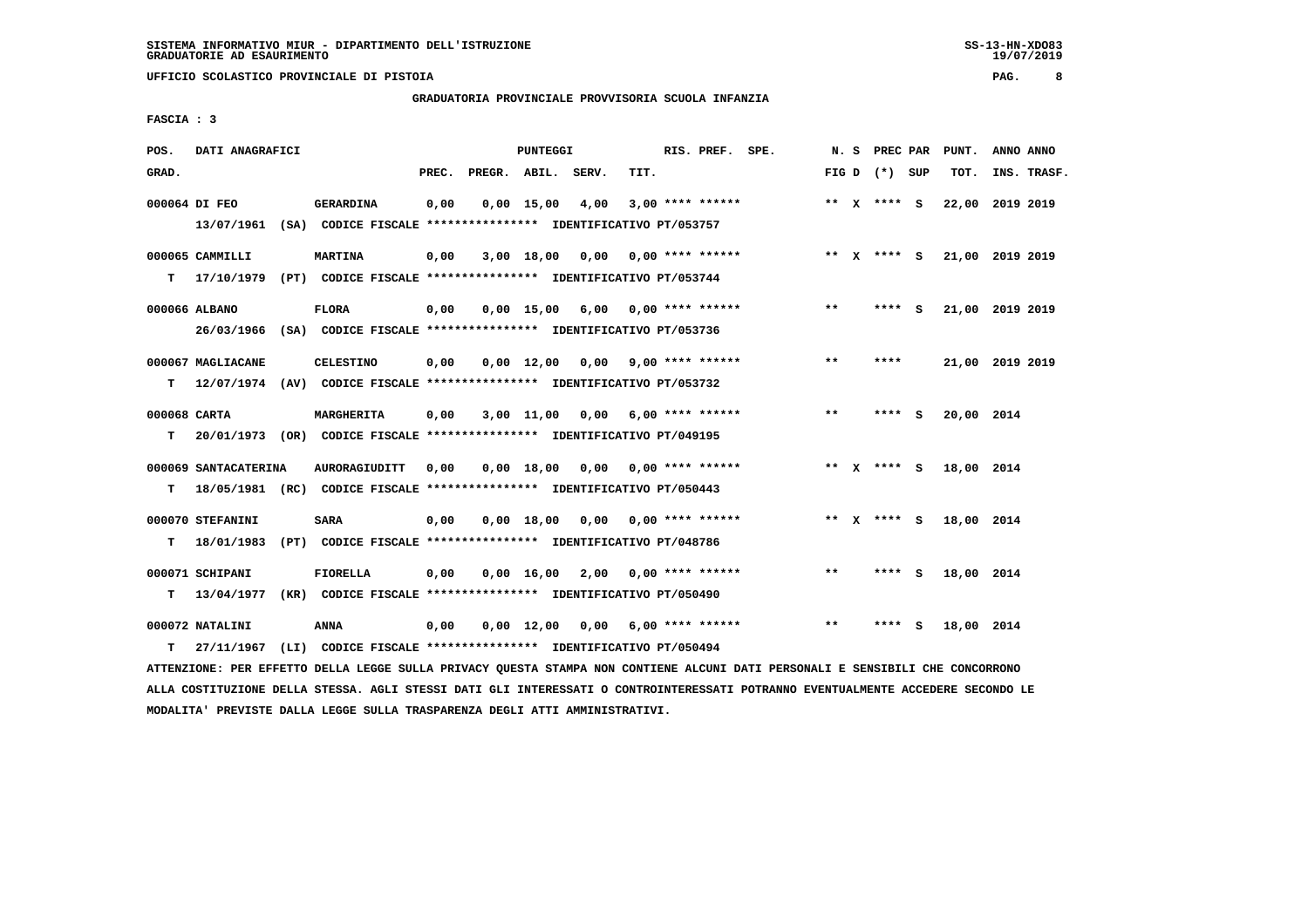**UFFICIO SCOLASTICO PROVINCIALE DI PISTOIA PAG. 9**

### **GRADUATORIA PROVINCIALE PROVVISORIA SCUOLA INFANZIA**

 **FASCIA : 3**

| POS.         | DATI ANAGRAFICI               |                                                                                          |       |                    | PUNTEGGI   |                                    |      | RIS. PREF. SPE.    | N.S   | <b>PREC PAR</b> |     | PUNT.      | ANNO ANNO       |
|--------------|-------------------------------|------------------------------------------------------------------------------------------|-------|--------------------|------------|------------------------------------|------|--------------------|-------|-----------------|-----|------------|-----------------|
| GRAD.        |                               |                                                                                          | PREC. | PREGR. ABIL. SERV. |            |                                    | TIT. |                    | FIG D | (*) SUP         |     | TOT.       | INS. TRASF.     |
|              | 000073 NOCERA                 | <b>ANGELA</b><br>23/07/1969 (SA) CODICE FISCALE *************** IDENTIFICATIVO PT/053729 | 0,00  |                    | 3,00 15,00 | 0,00                               |      | $0.00$ **** ****** | $***$ | **** $S$        |     |            | 18,00 2019 2019 |
|              |                               |                                                                                          |       |                    |            |                                    |      |                    |       |                 |     |            |                 |
|              | 000074 AMODIO                 | <b>ANNA</b>                                                                              | 0,00  |                    |            | $0,00$ 16,00 2,00 0,00 **** ****** |      |                    | $* *$ | **** S          |     |            | 18,00 2019 2019 |
|              |                               | 29/11/1966 (SA) CODICE FISCALE *************** IDENTIFICATIVO PT/053747                  |       |                    |            |                                    |      |                    |       |                 |     |            |                 |
| 000075 BRUNI |                               | <b>GIULIA</b>                                                                            | 0,00  |                    |            | $0.00$ 17.00 0.00 0.00 **** ****** |      |                    | $***$ | **** S          |     | 17,00 2014 |                 |
| т            |                               | 16/11/1981 (PT) CODICE FISCALE **************** IDENTIFICATIVO PT/048182                 |       |                    |            |                                    |      |                    |       |                 |     |            |                 |
|              | 000076 LEONARDI               | <b>VALERIA</b>                                                                           | 0,00  |                    |            | $2,00$ 15,00 0,00 0,00 **** ****** |      |                    | $***$ | **** S          |     | 17,00 2014 |                 |
| т            |                               | 06/03/1977 (LT) CODICE FISCALE **************** IDENTIFICATIVO PT/048907                 |       |                    |            |                                    |      |                    |       |                 |     |            |                 |
|              |                               |                                                                                          |       |                    |            |                                    |      |                    | $* *$ |                 |     |            |                 |
|              | 000077 PARISANO<br>30/01/1977 | <b>MARIANNA</b><br>(CS) CODICE FISCALE *************** IDENTIFICATIVO PT/053720          | 0,00  |                    |            | $0.00$ 13.00 4.00 0.00 **** ****** |      |                    |       | **** S          |     |            | 17,00 2019 2019 |
|              |                               |                                                                                          |       |                    |            |                                    |      |                    |       |                 |     |            |                 |
|              | 000078 BONACCI                | MONICA                                                                                   | 0,00  |                    | 6,00 11,00 | 0,00                               |      | $0.00$ **** ****** | $***$ | **** S          |     |            | 17,00 2019 2019 |
| т            |                               | 09/11/1976 (CZ) CODICE FISCALE *************** IDENTIFICATIVO PT/053741                  |       |                    |            |                                    |      |                    |       |                 |     |            |                 |
|              | 000079 PANCIOLI               | <b>ALBA</b>                                                                              | 0,00  |                    |            | $3,00$ 13,00 0,00 0,00 **** ****** |      |                    | $* *$ | $***$ S         |     | 16,00 2014 |                 |
| т            | 22/03/1968                    | (PT) CODICE FISCALE **************** IDENTIFICATIVO PT/050466                            |       |                    |            |                                    |      |                    |       |                 |     |            |                 |
|              | 000080 PAGLIUCA               | <b>FILOMENA</b>                                                                          | 0,00  |                    | 0.00 16.00 |                                    |      |                    | $* *$ | **** S          |     | 16,00 2014 |                 |
| т            |                               | 27/07/1964 (PZ) CODICE FISCALE **************** IDENTIFICATIVO PT/049570                 |       |                    |            |                                    |      |                    |       |                 |     |            |                 |
|              |                               |                                                                                          |       |                    |            |                                    |      |                    |       |                 |     |            |                 |
|              | 000081 CAPRINO                | MARIA CONCETT                                                                            | 0,00  |                    |            | $3,00$ 13,00 0,00 0,00 **** ****** |      |                    | $* *$ |                 | - S | 16,00 2014 |                 |
| т            | 28/11/1965                    | (CT) CODICE FISCALE **************** IDENTIFICATIVO PT/048237                            |       |                    |            |                                    |      |                    |       |                 |     |            |                 |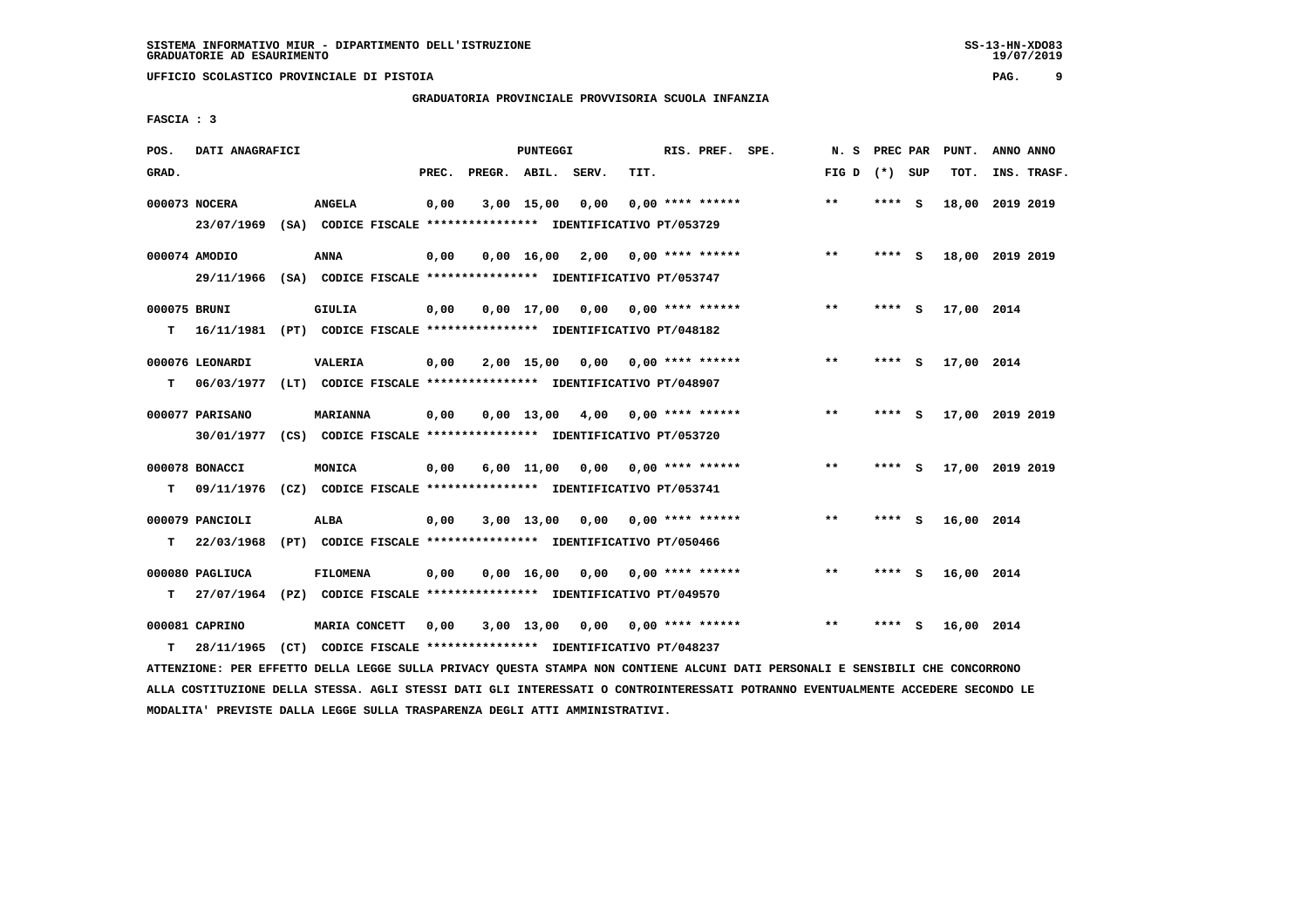### **GRADUATORIA PROVINCIALE PROVVISORIA SCUOLA INFANZIA**

 **FASCIA : 3**

| POS.         | DATI ANAGRAFICI                                                          |                                                               |       |                    | PUNTEGGI     |      |      | RIS. PREF. SPE.                    | N.S                   |        |     | PREC PAR PUNT. | ANNO ANNO       |
|--------------|--------------------------------------------------------------------------|---------------------------------------------------------------|-------|--------------------|--------------|------|------|------------------------------------|-----------------------|--------|-----|----------------|-----------------|
| GRAD.        |                                                                          |                                                               | PREC. | PREGR. ABIL. SERV. |              |      | TIT. |                                    | FIG D $(*)$ SUP       |        |     | TOT.           | INS. TRASF.     |
|              | 000082 GALLIGANI                                                         | <b>AMBRA</b>                                                  | 0,00  |                    | 3,00 13,00   | 0,00 |      | $0.00$ **** ******                 | $* *$                 | ****   | - S | 16,00 2014     |                 |
| т            | 11/06/1981                                                               | (PT) CODICE FISCALE **************** IDENTIFICATIVO PT/047773 |       |                    |              |      |      |                                    |                       |        |     |                |                 |
|              | 000083 QUERCI                                                            | <b>ANGELA</b>                                                 | 0,00  |                    |              |      |      | $0,00$ 16,00 0,00 0,00 **** ****** | $***$                 | **** S |     | 16,00 2014     |                 |
| т            | 21/06/1972 (PT) CODICE FISCALE *************** IDENTIFICATIVO PT/048800  |                                                               |       |                    |              |      |      |                                    |                       |        |     |                |                 |
|              | 000084 GARGANO                                                           | TIZIANA                                                       | 0,00  | 12,00              | 0.00         |      |      | $4,00$ 0,00 **** ******            | $* *$                 | ****   | - S | 16,00 2014     |                 |
| т            | 04/05/1970 (FI) CODICE FISCALE **************** IDENTIFICATIVO PT/047637 |                                                               |       |                    |              |      |      |                                    |                       |        |     |                |                 |
|              | 000085 BARTOLI                                                           | <b>SABRINA</b>                                                | 0,00  |                    | $0,00$ 16,00 |      |      | $0,00$ $0,00$ **** ******          | $* *$                 | **** S |     | 16,00 2014     |                 |
| т            | 28/02/1967                                                               | (PT) CODICE FISCALE *************** IDENTIFICATIVO PT/049156  |       |                    |              |      |      |                                    |                       |        |     |                |                 |
|              | 000086 SAVOINI                                                           | <b>GIACOMO</b>                                                | 0,00  |                    |              |      |      | $0,00$ 16,00 0,00 0,00 **** ****** | $***$                 | **** S |     | 16,00 2014     |                 |
| T.           | 02/12/1983                                                               | (GR) CODICE FISCALE **************** IDENTIFICATIVO PT/050462 |       |                    |              |      |      |                                    |                       |        |     |                |                 |
| 000087 LEONE |                                                                          | <b>ANGELA</b>                                                 | 0,00  |                    |              |      |      | $3,00$ 13,00 0,00 0,00 **** ****** | $**$                  | $***5$ |     | 16,00 2014     |                 |
| т            | 14/04/1982 (PZ) CODICE FISCALE *************** IDENTIFICATIVO PT/050435  |                                                               |       |                    |              |      |      |                                    |                       |        |     |                |                 |
| 000088 GORI  |                                                                          | <b>SIMONA</b>                                                 | 0,00  | 16,00              | 0,00         |      |      | $0,00$ $0,00$ **** ******          | $***$                 | **** S |     | 16,00 2014     |                 |
| T.           | 20/06/1970 (FI) CODICE FISCALE *************** IDENTIFICATIVO PT/048575  |                                                               |       |                    |              |      |      |                                    |                       |        |     |                |                 |
|              | 000089 DI BELLA                                                          | <b>MARIA</b>                                                  | 0,00  |                    | $0,00$ 16,00 |      |      | $0,00$ $0,00$ **** ******          | $***$<br>$\mathbf{x}$ | **** S |     |                | 16,00 2019 2019 |
|              | 21/01/1965                                                               | (SA) CODICE FISCALE **************** IDENTIFICATIVO PT/053755 |       |                    |              |      |      |                                    |                       |        |     |                |                 |
|              | 000090 AMORMINO                                                          | <b>ANTONELLA</b>                                              | 0,00  |                    | 0.00 16.00   |      |      | $0.00$ $0.00$ $***$ **** ******    | **                    | ****   | - S |                | 16,00 2019 2019 |
|              | 22/09/1975                                                               | (AG) CODICE FISCALE **************** IDENTIFICATIVO PT/053748 |       |                    |              |      |      |                                    |                       |        |     |                |                 |

 **ATTENZIONE: PER EFFETTO DELLA LEGGE SULLA PRIVACY QUESTA STAMPA NON CONTIENE ALCUNI DATI PERSONALI E SENSIBILI CHE CONCORRONO ALLA COSTITUZIONE DELLA STESSA. AGLI STESSI DATI GLI INTERESSATI O CONTROINTERESSATI POTRANNO EVENTUALMENTE ACCEDERE SECONDO LE MODALITA' PREVISTE DALLA LEGGE SULLA TRASPARENZA DEGLI ATTI AMMINISTRATIVI.**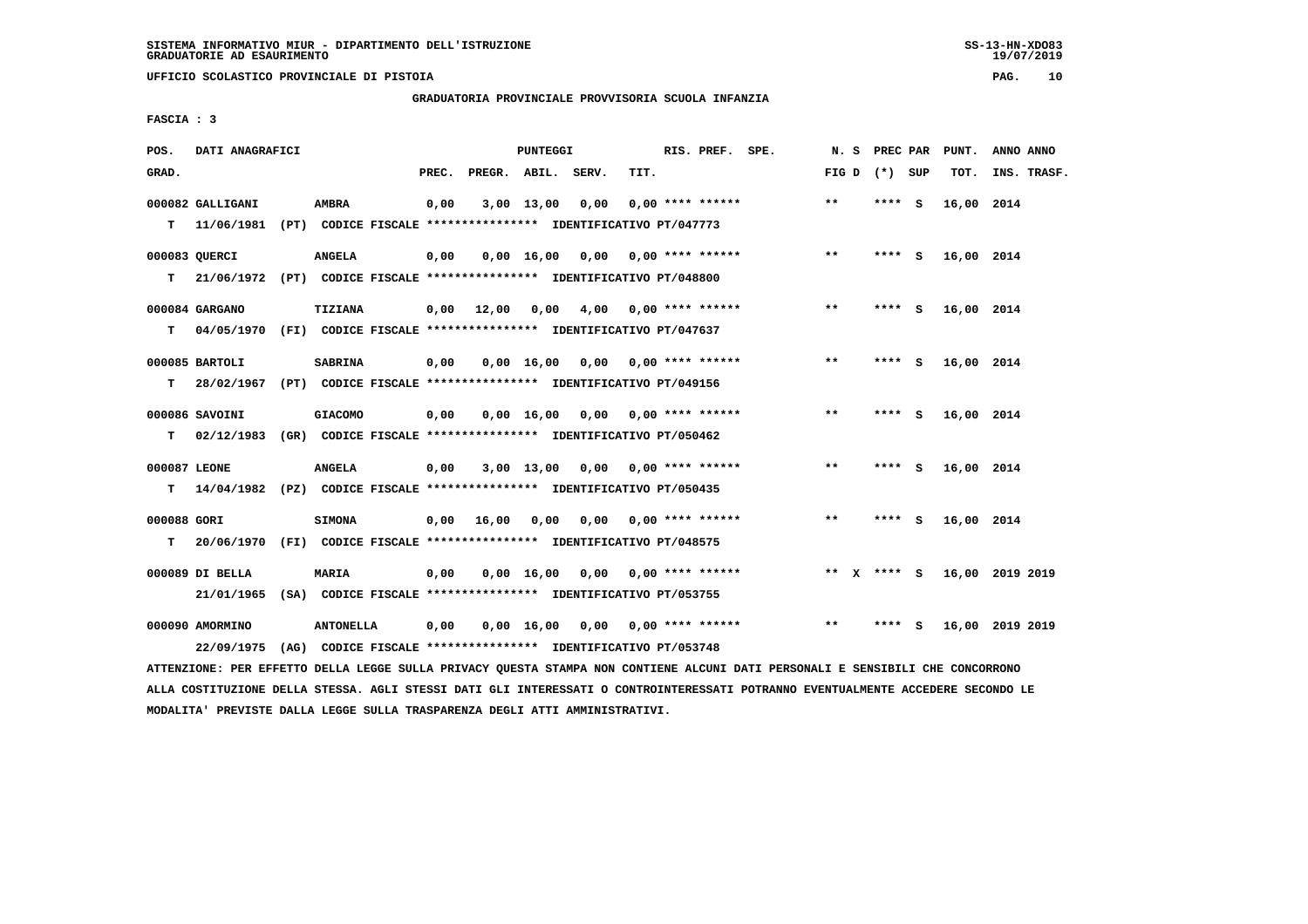### **GRADUATORIA PROVINCIALE PROVVISORIA SCUOLA INFANZIA**

 **FASCIA : 3**

| POS.        | DATI ANAGRAFICI |                                                                          |       |                    | <b>PUNTEGGI</b>   |                                    |                           | RIS. PREF. SPE.    |              | N. S PREC PAR     |     | PUNT.      | ANNO ANNO       |
|-------------|-----------------|--------------------------------------------------------------------------|-------|--------------------|-------------------|------------------------------------|---------------------------|--------------------|--------------|-------------------|-----|------------|-----------------|
| GRAD.       |                 |                                                                          | PREC. | PREGR. ABIL. SERV. |                   |                                    | TIT.                      |                    |              | FIG $D$ $(*)$ SUP |     | TOT.       | INS. TRASF.     |
|             | 000091 CIVININI | <b>TANIA</b>                                                             | 0,00  |                    | $0,00$ 15,00 0,00 |                                    |                           | $0.00$ **** ****** |              | ** x **** S       |     | 15,00 2014 |                 |
| т           | 07/02/1980      | (PT) CODICE FISCALE **************** IDENTIFICATIVO PT/050503            |       |                    |                   |                                    |                           |                    |              |                   |     |            |                 |
|             | 000092 ATTUCCI  | ILARIA                                                                   | 0,00  |                    |                   | $3,00$ 12,00 0,00 0,00 **** ****** |                           |                    | $***$        | **** S            |     | 15,00 2014 |                 |
| т           | 25/05/1977      | (PT) CODICE FISCALE *************** IDENTIFICATIVO PT/049120             |       |                    |                   |                                    |                           |                    |              |                   |     |            |                 |
|             | 000093 URSINO   | VALENTINA                                                                |       | $0,00$ 15,00       | 0,00              |                                    | $0,00$ $0,00$ **** ****** |                    | $***$        | ****              |     | 15,00 2014 |                 |
| т           |                 | 24/09/1982 (PT) CODICE FISCALE *************** IDENTIFICATIVO PT/047607  |       |                    |                   |                                    |                           |                    |              |                   |     |            |                 |
|             | 000094 CATERBI  | <b>MARTINA</b>                                                           | 0,00  |                    |                   | $0,00$ 12,00 0,00 3,00 **** ****** |                           |                    | $* *$        | ****              | - S | 15,00 2014 |                 |
| т           |                 | 02/12/1979 (PT) CODICE FISCALE **************** IDENTIFICATIVO PT/048910 |       |                    |                   |                                    |                           |                    |              |                   |     |            |                 |
| 000095 PACI |                 | LUIGI FRANCES                                                            | 0,00  | 14,00              | 0,00              |                                    | $0,00$ $0,00$ **** ****** |                    | $\star\star$ | **** S            |     |            | 14,00 2014 2019 |
| T.          |                 | 11/10/1971 (VV) CODICE FISCALE **************** IDENTIFICATIVO PT/053717 |       |                    |                   |                                    |                           |                    |              |                   |     |            |                 |
|             | 000096 BONELLI  | <b>FEDERICA</b>                                                          | 0,00  |                    |                   | $0,00$ 14,00 0,00 0,00 **** ****** |                           |                    | $***$        | **** S            |     | 14,00 2014 |                 |
| т           | 08/12/1969      | (PT) CODICE FISCALE **************** IDENTIFICATIVO PT/048760            |       |                    |                   |                                    |                           |                    |              |                   |     |            |                 |
|             | 000097 MARIOTTI | <b>ALESSIA</b>                                                           | 0,00  |                    |                   | $0,00$ 14,00 0,00 0,00 **** ****** |                           |                    | $***$        | **** S            |     | 14,00 2014 |                 |
| т           | 02/06/1973      | (PT) CODICE FISCALE **************** IDENTIFICATIVO PT/048288            |       |                    |                   |                                    |                           |                    |              |                   |     |            |                 |
|             | 000098 COLLETTI | LAURA                                                                    | 0,00  |                    |                   | $3,00$ 11,00 0,00 0,00 **** ****** |                           |                    | $**$         | $***$ S           |     | 14,00 2014 |                 |
| T.          | 27/05/1973      | (GE) CODICE FISCALE **************** IDENTIFICATIVO PT/049274            |       |                    |                   |                                    |                           |                    |              |                   |     |            |                 |
|             | 000099 PANTERI  | <b>SABRINA</b>                                                           | 0,00  |                    |                   | $2,00$ 12,00 0,00 0,00 **** ****** |                           |                    | $***$        | **** S            |     | 14,00 2014 |                 |
| т           | 30/11/1967      | (PT) CODICE FISCALE **************** IDENTIFICATIVO PT/049201            |       |                    |                   |                                    |                           |                    |              |                   |     |            |                 |

 **ATTENZIONE: PER EFFETTO DELLA LEGGE SULLA PRIVACY QUESTA STAMPA NON CONTIENE ALCUNI DATI PERSONALI E SENSIBILI CHE CONCORRONO ALLA COSTITUZIONE DELLA STESSA. AGLI STESSI DATI GLI INTERESSATI O CONTROINTERESSATI POTRANNO EVENTUALMENTE ACCEDERE SECONDO LE MODALITA' PREVISTE DALLA LEGGE SULLA TRASPARENZA DEGLI ATTI AMMINISTRATIVI.**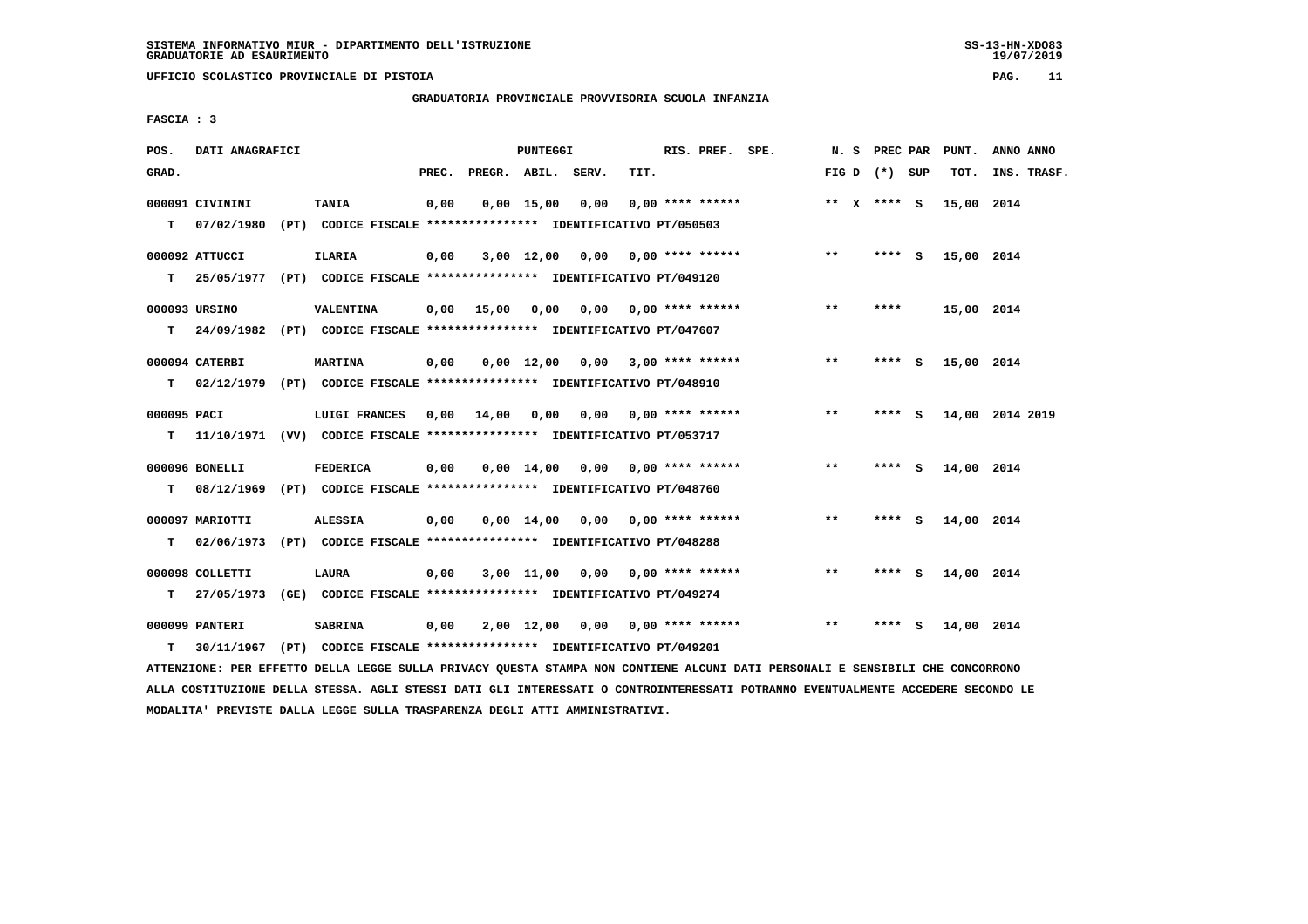**UFFICIO SCOLASTICO PROVINCIALE DI PISTOIA PAG. 12**

#### **GRADUATORIA PROVINCIALE PROVVISORIA SCUOLA INFANZIA**

 **FASCIA : 3**

| POS.        | DATI ANAGRAFICI   |                                                                         |       |                    | PUNTEGGI           |                                    |      | RIS. PREF. SPE.           | PREC PAR<br>N.S |        |     | PUNT.      | ANNO ANNO       |  |
|-------------|-------------------|-------------------------------------------------------------------------|-------|--------------------|--------------------|------------------------------------|------|---------------------------|-----------------|--------|-----|------------|-----------------|--|
| GRAD.       |                   |                                                                         | PREC. | PREGR. ABIL. SERV. |                    |                                    | TIT. |                           | FIG D $(*)$ SUP |        |     | TOT.       | INS. TRASF.     |  |
| 000100 BANI |                   | <b>ANTONELLA</b>                                                        | 0,00  |                    | $0.00 \quad 14.00$ | 0,00                               |      | $0.00$ **** ******        | $* *$           | ****   | - S | 14,00 2014 |                 |  |
| т           | 10/04/1965        | (PT) CODICE FISCALE **************** IDENTIFICATIVO PT/051200           |       |                    |                    |                                    |      |                           |                 |        |     |            |                 |  |
|             | 000101 GIUSTI     | <b>MARILISA</b>                                                         | 0,00  |                    | 3,00 11,00         | 0,00                               |      | 0,00 **** ******          | $***$           | **** S |     |            | 14,00 2019 2019 |  |
| т           | 16/07/1979        | (CE) CODICE FISCALE **************** IDENTIFICATIVO PT/053761           |       |                    |                    |                                    |      |                           |                 |        |     |            |                 |  |
|             | 000102 ANATRIELLO | <b>MARIA TERESA</b>                                                     | 0,00  |                    | 0,00 11,00         |                                    |      | $0,00$ 3,00 **** ******   | **              | **** S |     |            | 14,00 2019 2019 |  |
| T.          | 17/10/1973        | (NA) CODICE FISCALE **************** IDENTIFICATIVO PT/053749           |       |                    |                    |                                    |      |                           |                 |        |     |            |                 |  |
|             | 000103 AZZARELLO  | <b>ELENA</b>                                                            | 0,00  |                    | $0.00$ 13.00       | 0,00                               |      | 0,00 **** ******          | **              | **** S |     | 13,00 2014 |                 |  |
| т           | 10/10/1981        | (PT) CODICE FISCALE **************** IDENTIFICATIVO PT/047736           |       |                    |                    |                                    |      |                           |                 |        |     |            |                 |  |
|             | 000104 DIMAURO    | GIUSEPPINA                                                              | 0,00  |                    | $0.00$ 13.00       | 0,00                               |      | 0,00 **** ******          | **              | ****   | - S | 13,00 2014 |                 |  |
| т           | 12/06/1972        | (NA) CODICE FISCALE **************** IDENTIFICATIVO PT/048412           |       |                    |                    |                                    |      |                           |                 |        |     |            |                 |  |
|             | 000105 PIERACCI   | <b>SAMUELA</b>                                                          | 0,00  |                    |                    | $0,00$ 13,00 0,00 0,00 **** ****** |      |                           | $***$           | **** S |     | 13,00 2014 |                 |  |
| т           | 17/08/1982        | (PT) CODICE FISCALE **************** IDENTIFICATIVO PT/047641           |       |                    |                    |                                    |      |                           |                 |        |     |            |                 |  |
|             | 000106 PIETROVITO | <b>DOMENICO</b>                                                         | 0,00  |                    | $0.00$ 13.00       |                                    |      | $0,00$ $0,00$ **** ****** | $***$           | **** S |     | 13,00 2014 |                 |  |
| т           | 02/01/1982        | (BN) CODICE FISCALE **************** IDENTIFICATIVO PT/049521           |       |                    |                    |                                    |      |                           |                 |        |     |            |                 |  |
|             | 000107 COMPAGNONE | <b>SILVANA</b>                                                          | 0,00  |                    | $0.00$ 13,00       |                                    |      | $0,00$ 0,00 **** ****** F | $* *$           | ****   | - S | 13,00 2014 |                 |  |
| т           | 13/11/1963        | (NA) CODICE FISCALE **************** IDENTIFICATIVO PT/047585           |       |                    |                    |                                    |      |                           |                 |        |     |            |                 |  |
|             | 000108 MELONI     | <b>FRANCESCA</b>                                                        | 0,00  |                    | $0,00 \quad 13,00$ | 0,00                               |      | 0,00 **** ******          | $* *$           | ****   | s   | 13,00 2014 |                 |  |
| т           |                   | 08/12/1962 (VT) CODICE FISCALE *************** IDENTIFICATIVO PT/051050 |       |                    |                    |                                    |      |                           |                 |        |     |            |                 |  |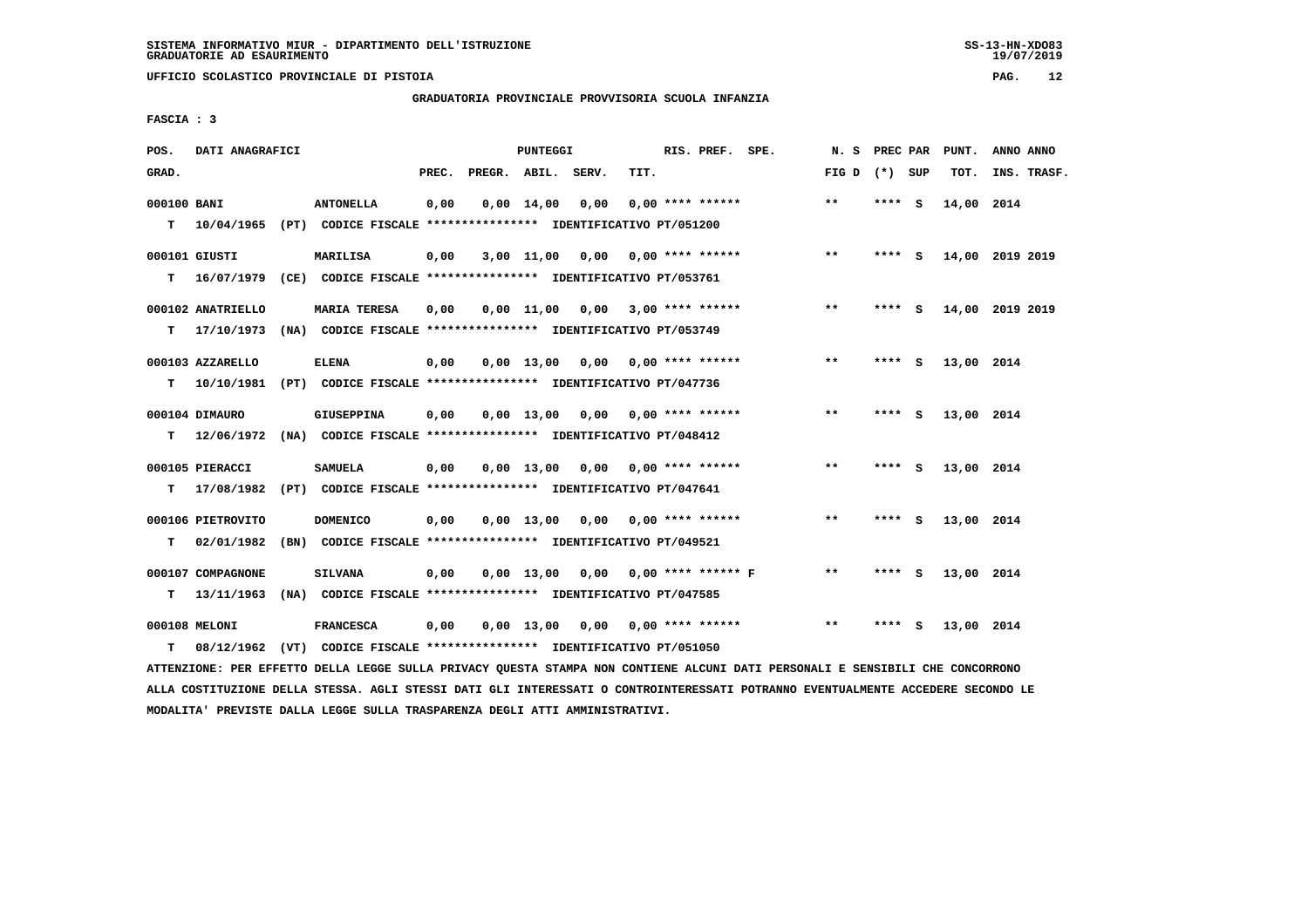**UFFICIO SCOLASTICO PROVINCIALE DI PISTOIA PAG. 13**

### **GRADUATORIA PROVINCIALE PROVVISORIA SCUOLA INFANZIA**

| POS.  | DATI ANAGRAFICI                 |  |                                                                          |       |              | PUNTEGGI           |       |      | RIS. PREF. SPE. |                           | N.S             | PREC PAR |     | PUNT.           | ANNO ANNO   |  |
|-------|---------------------------------|--|--------------------------------------------------------------------------|-------|--------------|--------------------|-------|------|-----------------|---------------------------|-----------------|----------|-----|-----------------|-------------|--|
| GRAD. |                                 |  |                                                                          | PREC. | PREGR. ABIL. |                    | SERV. | TIT. |                 |                           | FIG D $(*)$ SUP |          |     | TOT.            | INS. TRASF. |  |
|       | 000109 CALANDRA CHECCO LOREDANA |  |                                                                          | 0,00  |              | $0,00$ 13,00       | 0,00  |      |                 | $0.00$ **** ******        | $***$           | **** S   |     | 13,00           | 2019 2019   |  |
| т     |                                 |  | 23/11/1982 (EE) CODICE FISCALE **************** IDENTIFICATIVO PT/053742 |       |              |                    |       |      |                 |                           |                 |          |     |                 |             |  |
|       | 000110 CARUSO                   |  | DANIELA                                                                  | 0,00  |              | $0.00$ 12.00       | 0.00  |      |                 | 0,00 **** ******          | $***$           | **** S   |     | 12,00 2014      |             |  |
| т     |                                 |  | 09/10/1981 (AV) CODICE FISCALE *************** IDENTIFICATIVO PT/050486  |       |              |                    |       |      |                 |                           |                 |          |     |                 |             |  |
|       | 000111 GENTILESCA               |  | <b>BEATRICE</b>                                                          | 0,00  | 12,00        | 0,00               |       |      |                 | $0,00$ 0,00 **** ******   | $***$           | **** S   |     | 12,00 2014      |             |  |
| т     |                                 |  | 20/12/1978 (CO) CODICE FISCALE *************** IDENTIFICATIVO PT/050506  |       |              |                    |       |      |                 |                           |                 |          |     |                 |             |  |
|       | 000112 TODARO                   |  | PINA                                                                     | 0,00  |              | $0.00 \quad 12.00$ | 0,00  |      |                 | $0.00$ **** ******        | $***$           | **** S   |     | 12,00 2014      |             |  |
| т     |                                 |  | 28/02/1975 (BN) CODICE FISCALE *************** IDENTIFICATIVO PT/048629  |       |              |                    |       |      |                 |                           |                 |          |     |                 |             |  |
|       | 000113 MARAGIOGLIO              |  | ROSALBA                                                                  | 0,00  | 12,00        | 0,00               |       |      |                 | $0.00$ $0.00$ **** ****** | $**$            | **** S   |     | 12,00 2014      |             |  |
| т     |                                 |  | 05/06/1970 (TP) CODICE FISCALE *************** IDENTIFICATIVO PT/050448  |       |              |                    |       |      |                 |                           |                 |          |     |                 |             |  |
|       | 000114 SPAGNOLO                 |  | <b>STEFANIA</b>                                                          | 0,00  | 12,00        | 0,00               | 0,00  |      |                 | 0,00 **** ******          | $**$            | ****     | - S | 12,00 2014      |             |  |
| т     |                                 |  | 26/05/1975 (TA) CODICE FISCALE **************** IDENTIFICATIVO PT/049149 |       |              |                    |       |      |                 |                           |                 |          |     |                 |             |  |
|       | 000115 IAQUINTA                 |  | <b>CATERINA</b>                                                          | 0,00  | 12,00        | 0,00               | 0,00  |      |                 | 0,00 **** ******          | $***$           | **** S   |     | 12,00 2019 2019 |             |  |
| т     | 06/09/1983                      |  | (KR) CODICE FISCALE **************** IDENTIFICATIVO PT/053733            |       |              |                    |       |      |                 |                           |                 |          |     |                 |             |  |
|       | 000116 FRAGALA'                 |  | <b>GRAZIELLA</b>                                                         | 0,00  |              | $0,00 \quad 12,00$ | 0,00  |      |                 | $0.00$ **** ******        | **              | **** S   |     | 12,00 2019 2019 |             |  |
|       | 08/02/1980                      |  | (CT) CODICE FISCALE **************** IDENTIFICATIVO PT/053758            |       |              |                    |       |      |                 |                           |                 |          |     |                 |             |  |
|       | 000117 SCHIPANI                 |  | <b>ROSETTA</b>                                                           | 0,00  |              | $0,00 \quad 11,00$ | 0,00  |      |                 | $0.00$ **** ******        | **              | **** S   |     | 11,00 2014      |             |  |
| т     | 16/09/1980                      |  | (KR) CODICE FISCALE **************** IDENTIFICATIVO PT/050509            |       |              |                    |       |      |                 |                           |                 |          |     |                 |             |  |

 **ATTENZIONE: PER EFFETTO DELLA LEGGE SULLA PRIVACY QUESTA STAMPA NON CONTIENE ALCUNI DATI PERSONALI E SENSIBILI CHE CONCORRONO ALLA COSTITUZIONE DELLA STESSA. AGLI STESSI DATI GLI INTERESSATI O CONTROINTERESSATI POTRANNO EVENTUALMENTE ACCEDERE SECONDO LE MODALITA' PREVISTE DALLA LEGGE SULLA TRASPARENZA DEGLI ATTI AMMINISTRATIVI.**

# **FASCIA : 3**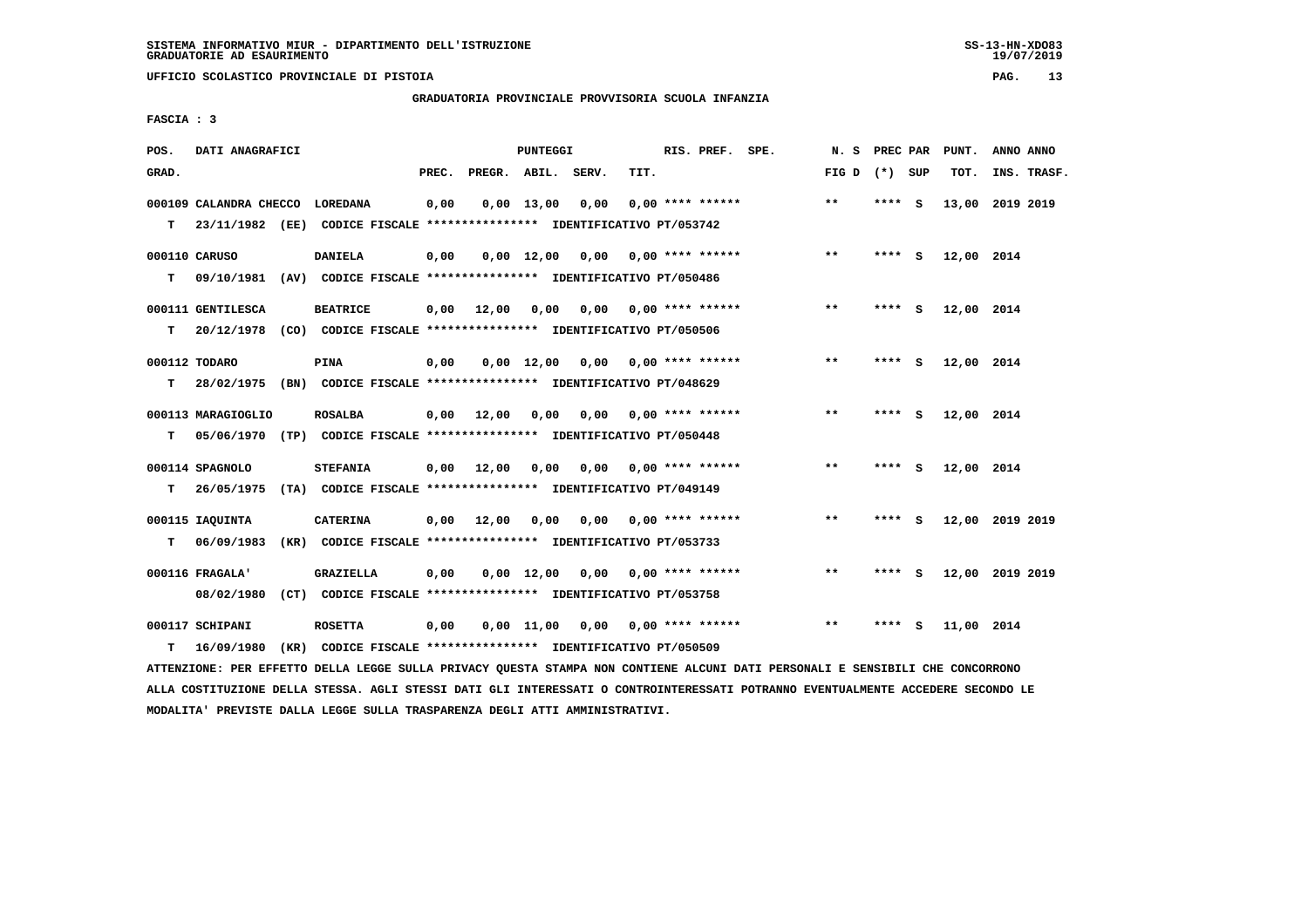**UFFICIO SCOLASTICO PROVINCIALE DI PISTOIA PAG. 14**

### **GRADUATORIA PROVINCIALE PROVVISORIA SCUOLA INFANZIA**

 **FASCIA : 3**

| POS.         | DATI ANAGRAFICI  |                                                                            |       | PUNTEGGI       |                                    |      | RIS. PREF. SPE.    | N. S PREC PAR   |         |     | PUNT.      | ANNO ANNO   |
|--------------|------------------|----------------------------------------------------------------------------|-------|----------------|------------------------------------|------|--------------------|-----------------|---------|-----|------------|-------------|
| GRAD.        |                  |                                                                            | PREC. |                | PREGR. ABIL. SERV.                 | TIT. |                    | FIG D $(*)$ SUP |         |     | TOT.       | INS. TRASF. |
|              | 000118 PAOLETTI  | <b>MARIANNA</b>                                                            | 0,00  | $0.00$ $11.00$ | 0.00                               |      | $0.00$ **** ****** | $***$           | **** S  |     | 11,00 2014 |             |
|              | $T = 24/12/1976$ | (PT) CODICE FISCALE **************** IDENTIFICATIVO PT/048567              |       |                |                                    |      |                    |                 |         |     |            |             |
|              | 000119 MALENA    | <b>EMANUELA</b>                                                            | 0,00  |                | $0,00$ 11,00 0,00 0,00 **** ****** |      |                    | $***$           | $***$ S |     | 11,00 2014 |             |
| T.           |                  | 09/10/1976 (PO) CODICE FISCALE *************** IDENTIFICATIVO PT/050351    |       |                |                                    |      |                    |                 |         |     |            |             |
|              | 000120 DI MAIO   | MARIA ILIA                                                                 | 0,00  |                | $0,00$ 11,00 0,00 0,00 **** ****** |      |                    | $***$           | **** S  |     | 11,00 2014 |             |
| T.           |                  | 09/06/1976 (FI) CODICE FISCALE *************** IDENTIFICATIVO PT/049940    |       |                |                                    |      |                    |                 |         |     |            |             |
|              | 000121 DE PONTE  | <b>GENNARO</b>                                                             | 0,00  |                | $0,00$ 11,00 0,00 0,00 **** ****** |      |                    | **              | **** S  |     | 11,00 2014 |             |
| т            | 12/04/1976       | (NA) CODICE FISCALE *************** IDENTIFICATIVO PT/049714               |       |                |                                    |      |                    |                 |         |     |            |             |
|              | 000122 RICCOMI   | GLENDA                                                                     | 0,00  |                | $0.00$ 11.00 0.00 0.00 **** ****** |      |                    | **              | **** S  |     | 11,00 2014 |             |
| т            |                  | 30/12/1974 (PT) CODICE FISCALE **************** IDENTIFICATIVO PT/048396   |       |                |                                    |      |                    |                 |         |     |            |             |
| 000123 ROMEO |                  | <b>ANNALISA</b>                                                            | 0,00  |                | $0,00$ 11,00 0,00 0,00 **** ****** |      |                    | **              | **** S  |     | 11,00 2014 |             |
| т            |                  | 01/09/1976 (LU) CODICE FISCALE *************** IDENTIFICATIVO PT/048561    |       |                |                                    |      |                    |                 |         |     |            |             |
|              | 000124 TERZANI   | <b>ALESSANDRO</b>                                                          | 0,00  |                | $0,00$ 11,00 0,00 0,00 **** ****** |      |                    | $***$           | **** S  |     | 11,00 2014 |             |
|              |                  | T 19/09/1959 (FI) CODICE FISCALE *************** IDENTIFICATIVO PT/048239  |       |                |                                    |      |                    |                 |         |     |            |             |
| 000125 FREDA |                  | <b>TERESA</b>                                                              | 0,00  |                | $0,00$ 11,00 0,00 0,00 **** ****** |      |                    | **              | **** S  |     | 11,00 2014 |             |
|              |                  | T 12/11/1982 (SA) CODICE FISCALE **************** IDENTIFICATIVO PT/047602 |       |                |                                    |      |                    |                 |         |     |            |             |
| 000126 TOTI  |                  | <b>TATIANA</b>                                                             | 0,00  |                | 0,00 11,00 0,00 0,00 **** ******   |      |                    | **              | ****    | - 5 | 11,00 2014 |             |
| т            | 29/05/1980       | (LU) CODICE FISCALE **************** IDENTIFICATIVO PT/048275              |       |                |                                    |      |                    |                 |         |     |            |             |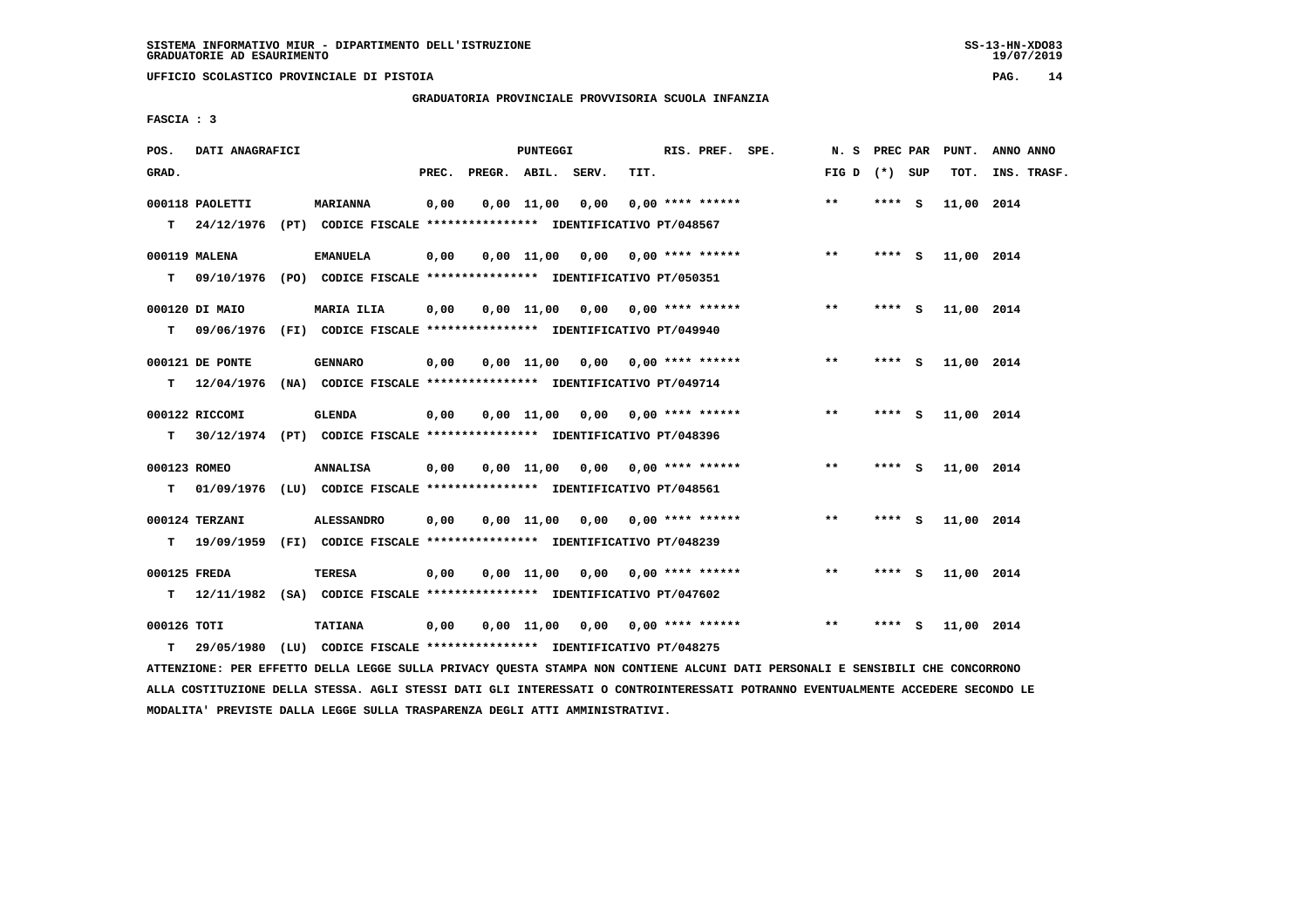**UFFICIO SCOLASTICO PROVINCIALE DI PISTOIA PAG. 15**

## **GRADUATORIA PROVINCIALE PROVVISORIA SCUOLA INFANZIA**

 **FASCIA : 3**

| POS.         | DATI ANAGRAFICI  |                                                                                                                               | PUNTEGGI |                          |  |                                         |      | RIS. PREF. SPE. |                  |  |              |  | N. S PREC PAR PUNT. |  |            | ANNO ANNO       |
|--------------|------------------|-------------------------------------------------------------------------------------------------------------------------------|----------|--------------------------|--|-----------------------------------------|------|-----------------|------------------|--|--------------|--|---------------------|--|------------|-----------------|
| GRAD.        |                  |                                                                                                                               |          | PREC. PREGR. ABIL. SERV. |  |                                         | TIT. |                 |                  |  |              |  | FIG $D$ $(*)$ SUP   |  | тот.       | INS. TRASF.     |
|              | 000127 DESANDO   | CLAUDIA                                                                                                                       | 0,00     |                          |  | $0,00$ $11,00$ $0,00$                   |      |                 | 0,00 **** ****** |  | $* *$        |  | $***$ S             |  | 11,00 2014 |                 |
|              | $T = 26/02/1965$ | (CZ) CODICE FISCALE *************** IDENTIFICATIVO PT/049349                                                                  |          |                          |  |                                         |      |                 |                  |  |              |  |                     |  |            |                 |
|              | 000128 BENEDETTI | <b>SILVIA</b>                                                                                                                 | 0,00     |                          |  | $0,00$ 11,00 0,00 0,00 **** ******      |      |                 |                  |  | $***$        |  | **** S              |  | 11,00 2014 |                 |
|              |                  | T 28/04/1962 (PT) CODICE FISCALE *************** IDENTIFICATIVO PT/048803                                                     |          |                          |  |                                         |      |                 |                  |  |              |  |                     |  |            |                 |
|              | 000129 CHECCHI   | <b>ROBERTA</b>                                                                                                                | 0,00     |                          |  | $0,00$ 11,00 0,00 0,00 **** ******      |      |                 |                  |  |              |  | ** x **** S         |  | 11,00 2014 |                 |
|              |                  | T 28/03/1963 (PT) CODICE FISCALE *************** IDENTIFICATIVO PT/048274                                                     |          |                          |  |                                         |      |                 |                  |  |              |  |                     |  |            |                 |
|              |                  |                                                                                                                               |          |                          |  |                                         |      |                 |                  |  |              |  |                     |  |            |                 |
| 000130 SPINA |                  | <b>AGATA MARIA</b><br>T 01/09/1982 (CT) CODICE FISCALE *************** IDENTIFICATIVO PT/052404                               | 0,00     |                          |  | $0,00$ 11,00 0,00 0,00 **** ******      |      |                 |                  |  | $***$        |  | **** S              |  | 11,00 2014 |                 |
|              |                  |                                                                                                                               |          |                          |  |                                         |      |                 |                  |  |              |  |                     |  |            |                 |
| 000131 GUIDI |                  | <b>ELISABETTA</b>                                                                                                             |          |                          |  | $0,00$ 11,00 0,00 0,00 0,00 **** ****** |      |                 |                  |  | $***$        |  | $***$ S             |  | 11,00 2014 |                 |
|              |                  | T 09/07/1979 (VT) CODICE FISCALE *************** IDENTIFICATIVO PT/050484                                                     |          |                          |  |                                         |      |                 |                  |  |              |  |                     |  |            |                 |
|              | 000132 COCCHI    | LAURA                                                                                                                         | 0,00     |                          |  | $0,00$ 11,00 0,00 0,00 **** ******      |      |                 |                  |  | $\star\star$ |  | **** S              |  | 11,00 2014 |                 |
| T.           |                  | 28/05/1967 (PO) CODICE FISCALE **************** IDENTIFICATIVO PT/049197                                                      |          |                          |  |                                         |      |                 |                  |  |              |  |                     |  |            |                 |
|              | 000133 FINOCCHI  | <b>SUSANNA</b>                                                                                                                | 0,00     |                          |  | $0,00$ 11,00 0,00 0,00 **** ******      |      |                 |                  |  | $***$        |  | **** S              |  | 11,00 2014 |                 |
|              |                  | T 08/01/1964 (PT) CODICE FISCALE *************** IDENTIFICATIVO PT/050505                                                     |          |                          |  |                                         |      |                 |                  |  |              |  |                     |  |            |                 |
|              |                  |                                                                                                                               |          |                          |  |                                         |      |                 |                  |  |              |  |                     |  |            |                 |
| 000134 FUSCO |                  | <b>CATERINA</b>                                                                                                               | 0,00     |                          |  | $0,00$ 11,00 0,00 0,00 **** ******      |      |                 |                  |  | $***$        |  | $***$ S             |  |            | 11,00 2019 2019 |
|              |                  | T 04/10/1980 (NA) CODICE FISCALE *************** IDENTIFICATIVO PT/053760                                                     |          |                          |  |                                         |      |                 |                  |  |              |  |                     |  |            |                 |
|              | 000135 PADOVANO  | <b>SOFIA</b>                                                                                                                  | 0,00     | 11,00                    |  | 0,00 0,00 0,00 **** ******              |      |                 |                  |  | $***$        |  | **** S              |  |            | 11,00 2019 2019 |
| T.           |                  | 08/08/1977 (SA) CODICE FISCALE **************** IDENTIFICATIVO PT/053728                                                      |          |                          |  |                                         |      |                 |                  |  |              |  |                     |  |            |                 |
|              |                  | ATTENZIONE: PER EFFETTO DELLA LEGGE SULLA PRIVACY QUESTA STAMPA NON CONTIENE ALCUNI DATI PERSONALI E SENSIBILI CHE CONCORRONO |          |                          |  |                                         |      |                 |                  |  |              |  |                     |  |            |                 |

 **ALLA COSTITUZIONE DELLA STESSA. AGLI STESSI DATI GLI INTERESSATI O CONTROINTERESSATI POTRANNO EVENTUALMENTE ACCEDERE SECONDO LE MODALITA' PREVISTE DALLA LEGGE SULLA TRASPARENZA DEGLI ATTI AMMINISTRATIVI.**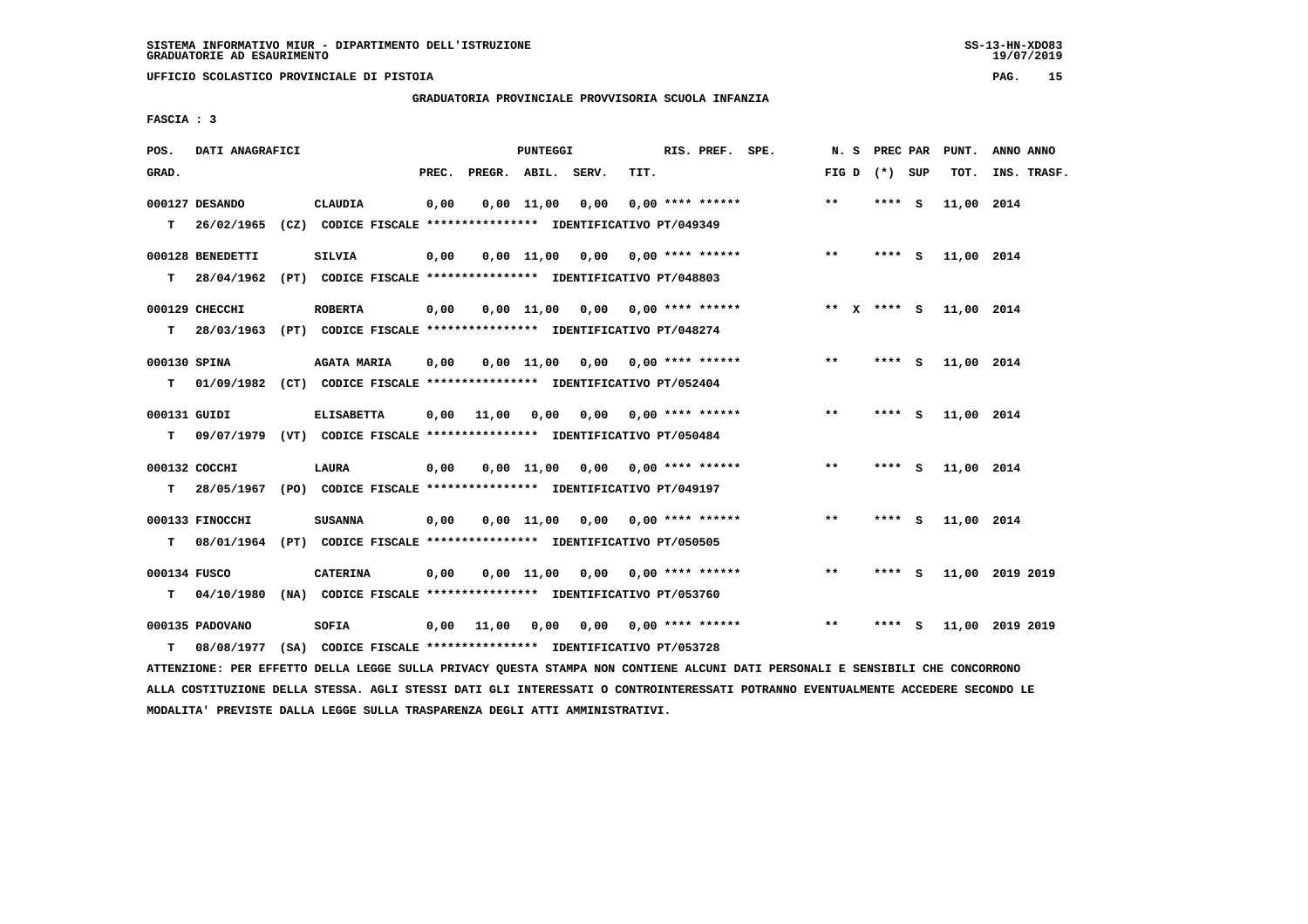| SISTEMA INFORMATIVO MIUR - DIPARTIMENTO DELL'ISTRUZIONE | $SS-13-HN-XDO83$ |
|---------------------------------------------------------|------------------|
| GRADUATORIE AD ESAURIMENTO                              | 19/07/2019       |

 **SISTEMA INFORMATIVO MIUR - DIPARTIMENTO DELL'ISTRUZIONE SS-13-HN-XDO83** $19/07/2019$ 

 **UFFICIO SCOLASTICO PROVINCIALE DI PISTOIA PAG. 16**

#### **GRADUATORIA PROVINCIALE PROVVISORIA SCUOLA INFANZIA**

 **FASCIA : 3**

| POS.             | DATI ANAGRAFICI             |      |                                                    |       |        | PUNTEGGI |       |                                                | RIS. PREF. | SPE. | N. S  | PREC PAR |     | PUNT. | ANNO ANNO |             |
|------------------|-----------------------------|------|----------------------------------------------------|-------|--------|----------|-------|------------------------------------------------|------------|------|-------|----------|-----|-------|-----------|-------------|
| GRAD.            |                             |      |                                                    | PREC. | PREGR. | ABIL.    | SERV. | TIT.                                           |            |      | FIG D | $(* )$   | SUP | тот.  |           | INS. TRASF. |
| 000136 PAPA<br>т | 17/05/1974                  | (CE) | <b>GIOVANNA</b><br>CODICE FISCALE **************** | 0,00  | 0,00   | 11,00    | 0,00  | $0,00$ **** ******<br>IDENTIFICATIVO PT/053719 |            |      | $* *$ | ****     | s   | 11,00 | 2019 2019 |             |
| т                | 000137 RAIOLA<br>20/07/1979 | (SA) | <b>ADRIANA</b><br>CODICE FISCALE ***************** | 0,00  | 10,00  | 0,00     | 0,00  | $0,00$ **** ******<br>IDENTIFICATIVO PT/053739 |            |      | $* *$ | ****     | s   | 10,00 | 2019 2019 |             |